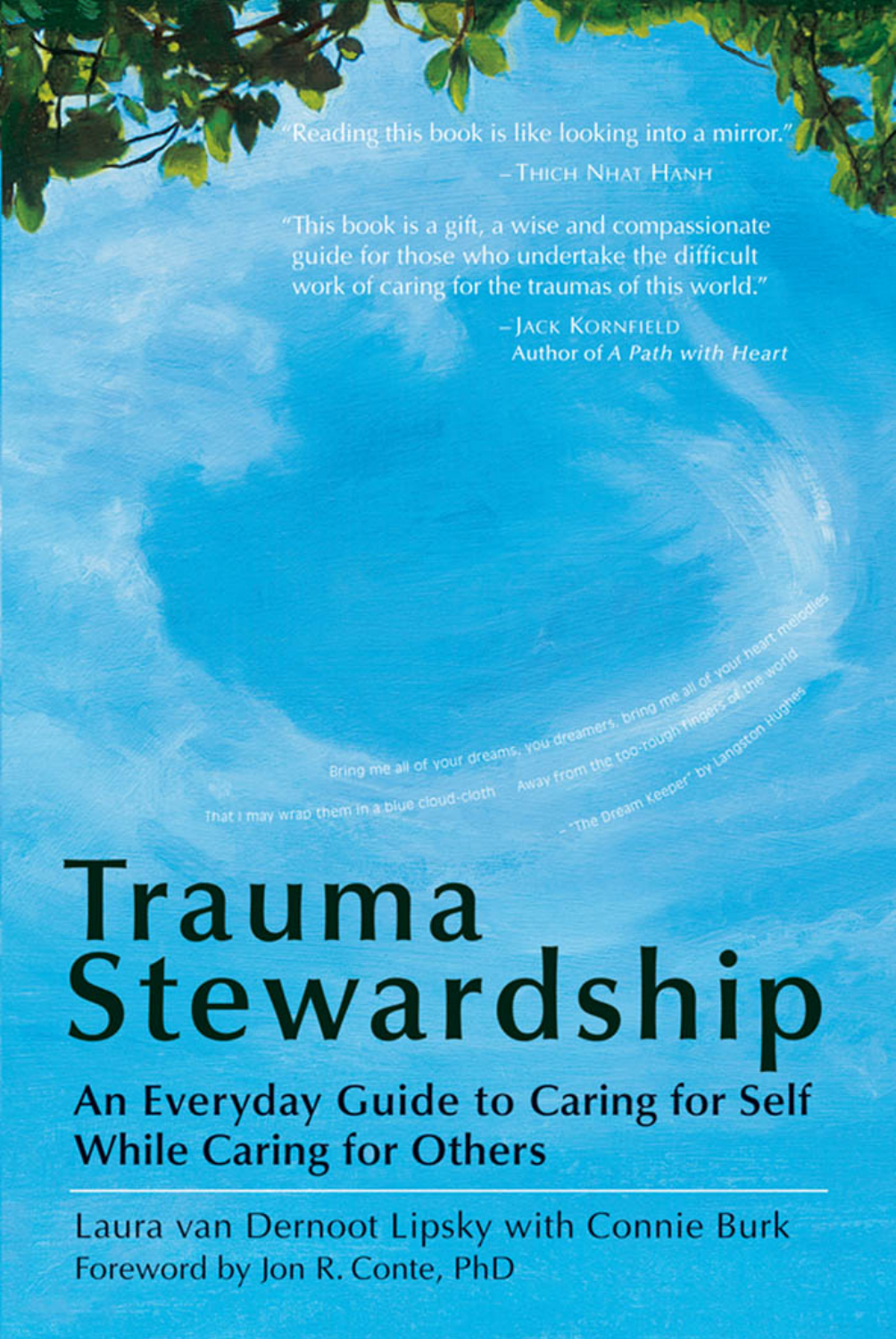An Excerpt From

## *Trauma Stewardship: An Everyday Guide to Caring for Self While Caring for Others*

by Laura van Dernoot Lipsky with Connie Burk Published by Berrett-Koehler Publishers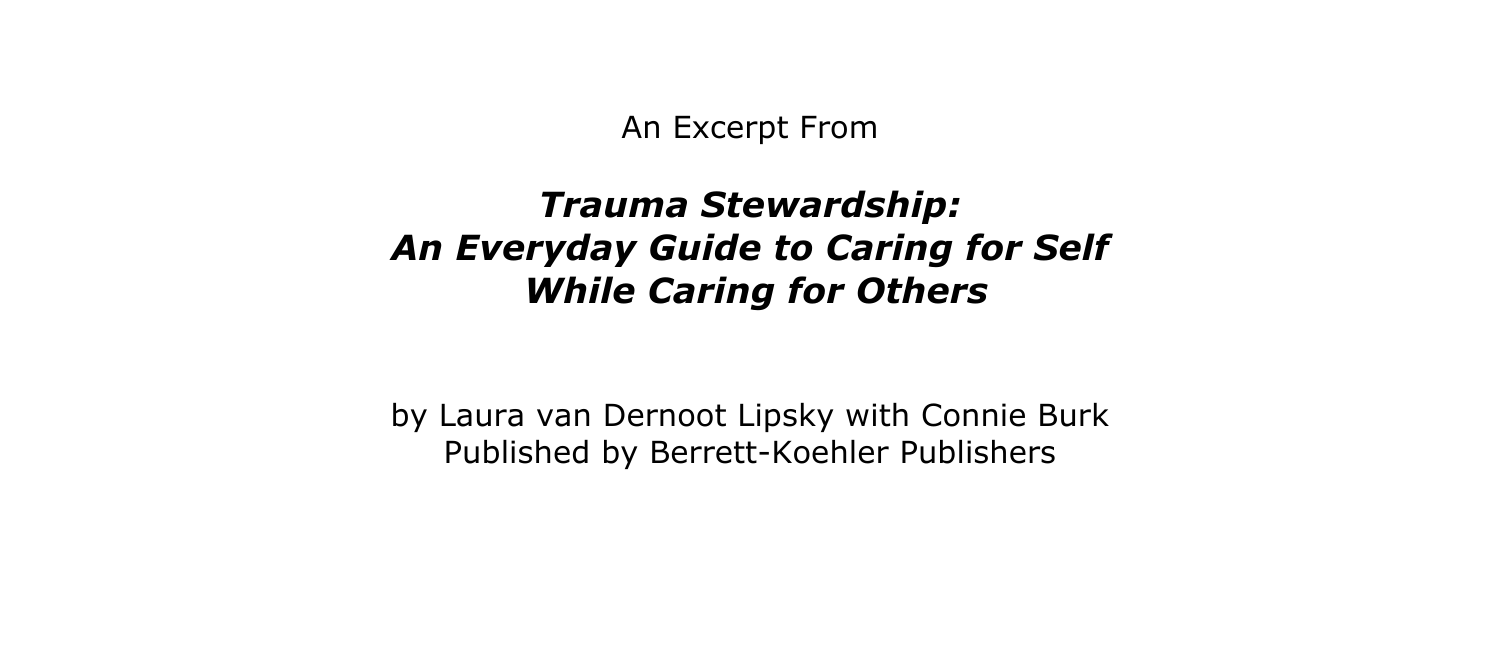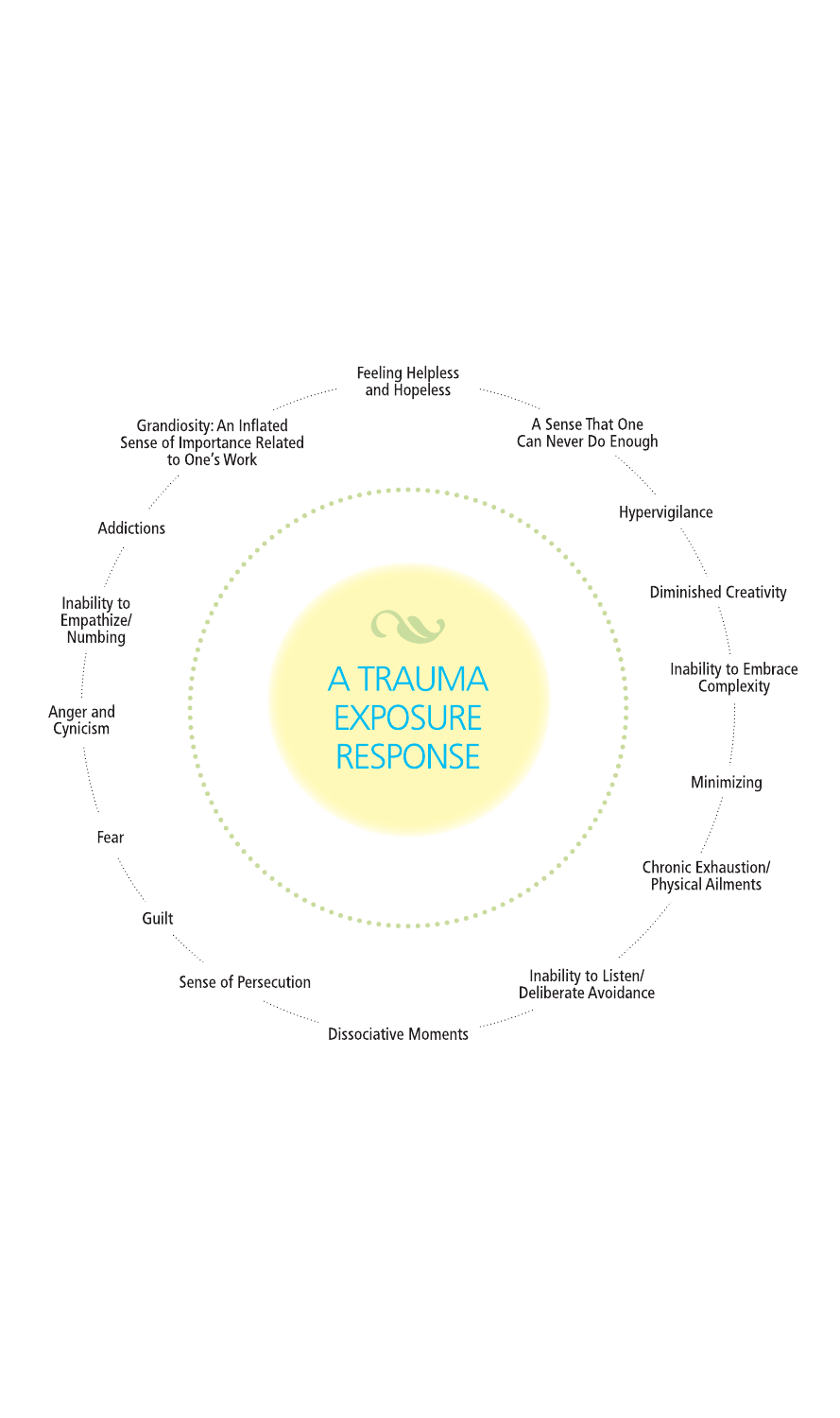## **The Dream Keeper**

by Langston Hughes

Bring me all of your dreams, You dreamers, Bring me all of your Heart melodies That I may wrap them In a blue cloud-cloth Away from the too-rough fingers Of the world.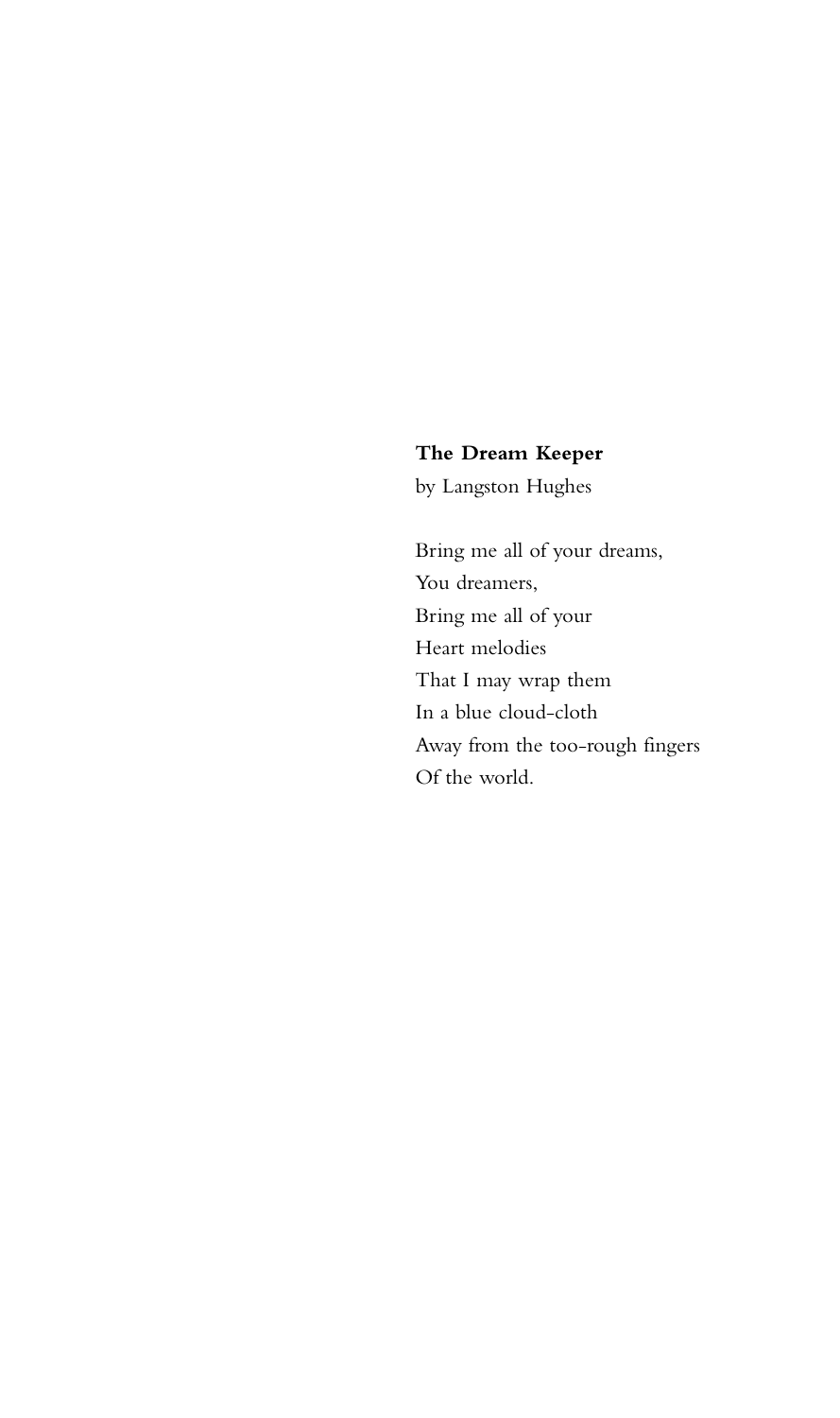## <span id="page-4-0"></span>**CONTENTS**

**[xi Foreword by Jon R. Conte, Ph.D.](#page-5-0) xiv Acknowledgments xviii About the Coauthor 1 INTRODUCTION:** [On the Cliff of Awakening](#page-8-0)

#### **[PART ONE: UNDERSTANDING TRAUMA STEWARDSHIP](#page-16-0)**

- **11 CHAPTER ONE:** [A New Vision for Our Collective Work](#page-17-0)
- **19 CHAPTER TWO:** The Three Levels of Trauma Stewardship

**PART TWO: MAPPING YOUR RESPONSE TO TRAUMA EXPOSURE**

- **41 CHAPTER THREE:** What Is Trauma Exposure Response?
- **47 CHAPTER FOUR:** The 16 Warning Signs of Trauma Exposure Response

**PART THREE: CREATING CHANGE FROM THE INSIDE OUT**

- **116 CHAPTER FIVE:** New Ways to Navigate
- **130 CHAPTER SIX:** Coming into the Present Moment

#### **PART FOUR: FINDING YOUR WAY TO TRAUMA STEWARDSHIP**

**144 CHAPTER SEVEN:** Following the Five Directions **147 CHAPTER EIGHT:** NORTH • Creating Space for Inquiry **172 CHAPTER NINE:** EAST • Choosing Our Focus **184 CHAPTER TEN:** SOUTH • Building Compassion and Community **208 CHAPTER ELEVEN:** WEST • Finding Balance **227 CHAPTER TWELVE:** THE FIFTH DIRECTION • A Daily Practice of Centering Ourselves **244 CONCLUSION:** Closing Intention

**247 Notes 253 Selected Bibliography 255 Index 263 About the Author**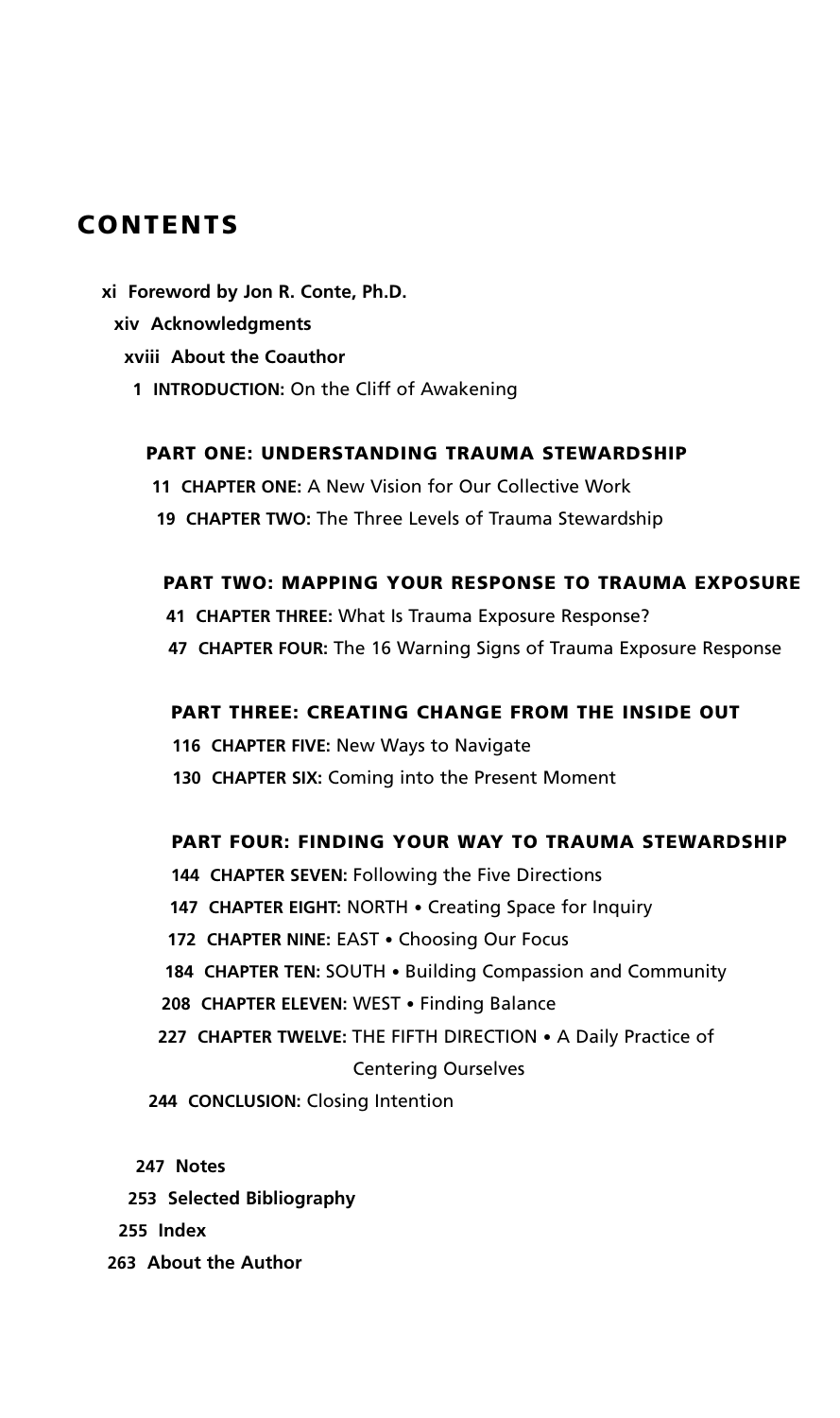## <span id="page-5-0"></span>**[FOREWORD](#page-4-0)**

When my friend and colleague Laura van Dernoot first told me she was thinking of writing a book on secondary trauma, my first internal reaction went something like, "That is the last thing the world needs." She will no doubt remind me if my internal reaction was actually externalized in words. (You who are about to enjoy this book will get a glimpse into the tell-the-truth-with-loving-concern person that Laura is.)

Whether I said it out aloud or only in my own head, my concern was that in many pieces of literature, notions of vicarious trauma (a.k.a. empathic strain, compassion fatigue, secondary trauma, burnout) are being thrown around with little appreciation for what they mean or what taking them seriously would require of us. (The same is true for many other meaningful concepts, including evidencebased practice, cultural competence, and authenticity.) Poor practice, errors in practice, agency insensitivity to employees, rudeness among colleagues, tardiness, sloppiness, and other minor and major events taking place in practice today are excused as "secondary trauma." All kinds of work-related stress, emotional or behavioral responses to the demands of the workplace, and other work-related conditions are also fluffed off as "secondary trauma."

You will find in the pages that follow that Laura has a keen understanding of trauma and the responses to it.This is a book written by someone who has walked the path and knows firsthand what trauma brings and demands of those who walk that path. Her honesty, humor, and no-nonsense approach make these vital topics accessible to all of us. Even the most experienced trauma worker will find a refreshing perspective here. Her idea of trauma stewardship is a great gift to our field. It erodes the artificial line between sufferer and helper. It recognizes that trauma has impacts that can be named and managed.Trauma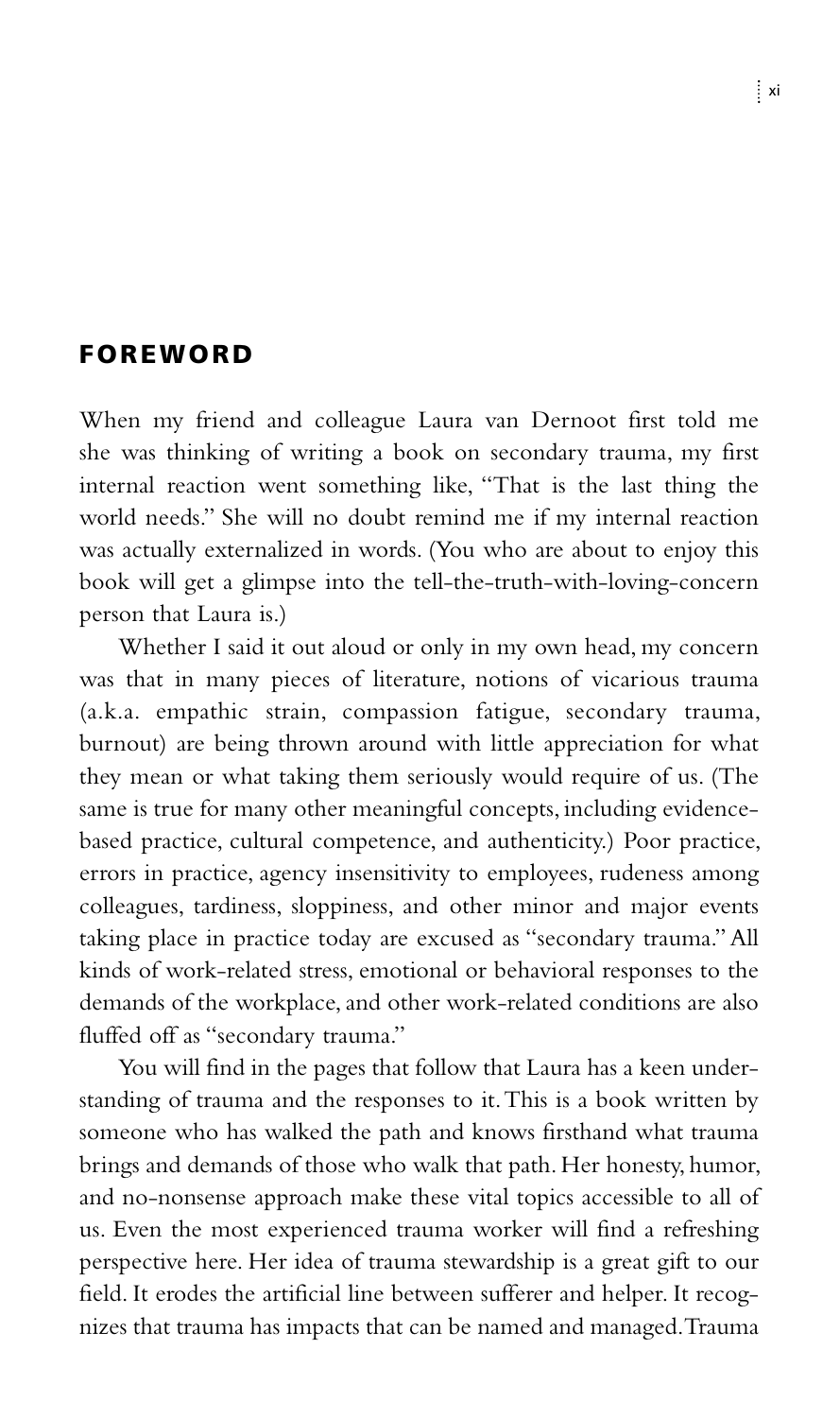stewardship calls into question whether the means of exposure (direct or indirect, through relationships with those directly exposed) has any relevance to the impact of the trauma. Most of all, trauma stewardship calls on us to remember that it is a gift to be present when people deal with trauma; it reminds us of our responsibility to care and to nurture our capacity to help.

You will soon read Laura's claim that she brings no new knowledge to this calling. This is far from the truth. Not only is trauma stewardship a new formulation, but in ways that no other book or trainer has done, Laura links the key components of responding to trauma together in a way that is seamless and natural. One cannot go away from this book without understanding the relationship between oppression and trauma, the importance of purposeful action to protecting others and self, and the vital role that spirituality plays in protecting us from and managing trauma's impact on our own lives, as well as on the lives of our clients and friends. It interests me that Laura comes to this appreciation of the role of spirituality from walking the path, although increasingly this is also a finding from research on vicarious trauma.

Laura directs our attention to the impacts of trauma work on those who help and witness. Rather than pathologizing those of us who experience these reactions at one time or another, she helps us to understand our feelings and behavior as natural responses that flow from our humanity. In the same way that oils splatter on the painter's shirt or dirt gets under the gardener's nails, trauma work has an impact. As psychotherapists, we know that when the sources of anxiety go unrecognized, the anxiety cannot be managed.When that is the case, not only we but also our clients may suffer unnecessary distress. Laura gives us a range of possible emotions, ideas, and behaviors that can indicate that the work is taking a toll.

Perhaps the greatest gift this book gives us lies in the sections on finding compasses. Instead of producing a cookbook, Laura takes us along on her own journey.The Five Directions invite us, it seems to me, on a single direction that is inward so we can again go outward to the work. I haven't told Laura until now that when I first read this, I was angry."Laura, for heaven's sake"—maybe the real words were a bit stronger—"tell me what to do!"Then I came to understand, as I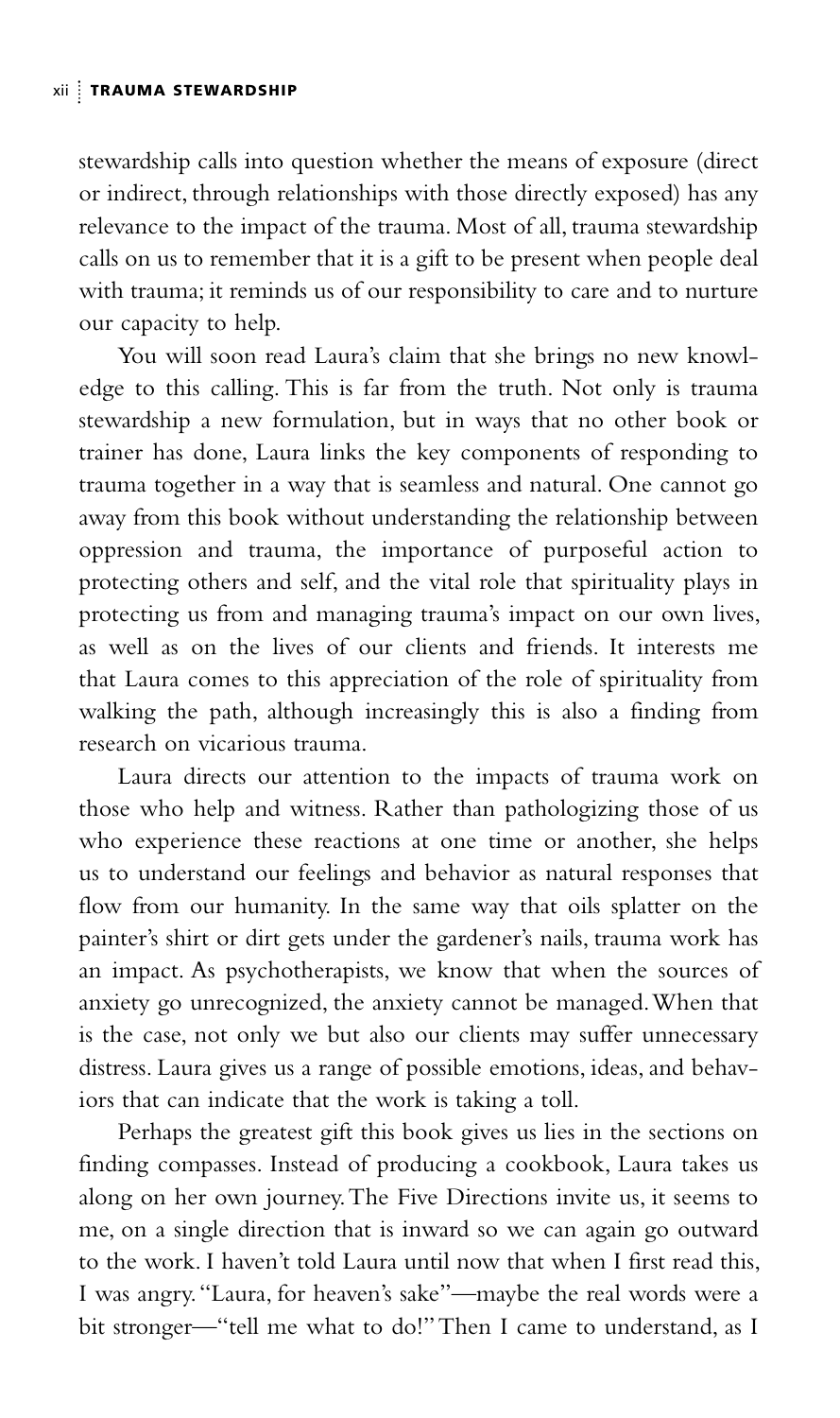took the deep breath she invites her reader to take, that the answer for her cannot be the answer for me. She gives us a compass, but each of us has to find the direction.

Those of you who are about to read this book are at the trailhead of a path that holds great promise for you, for your work, and for those whom you are privileged to work with. In an age when the same ideas get repeated until they lose any meaning, this is a book with fresh ideas. Unlike cookbooks or manuals that invite quick responses that have not been thought out, this book invites us on a journey. On that journey, we are invited to take a fresh look at why we do the work, and how our work must be contextualized in efforts to end oppression and privilege. We are reminded that the work has inevitable benefits and challenges, that we are stewards not just of those who allow us into their lives but of our own capacity to be helpful, and that a mindful and connected journey, both internally and externally, allows us to sustain the work.

We are in this work together, all of us. Our best hope is to understand that it is a long journey.We need to take care of ourselves and each other. Laura has given us a great compass and map to help us on our journey.

> JON R. CONTE, PH.D. Seattle,Washington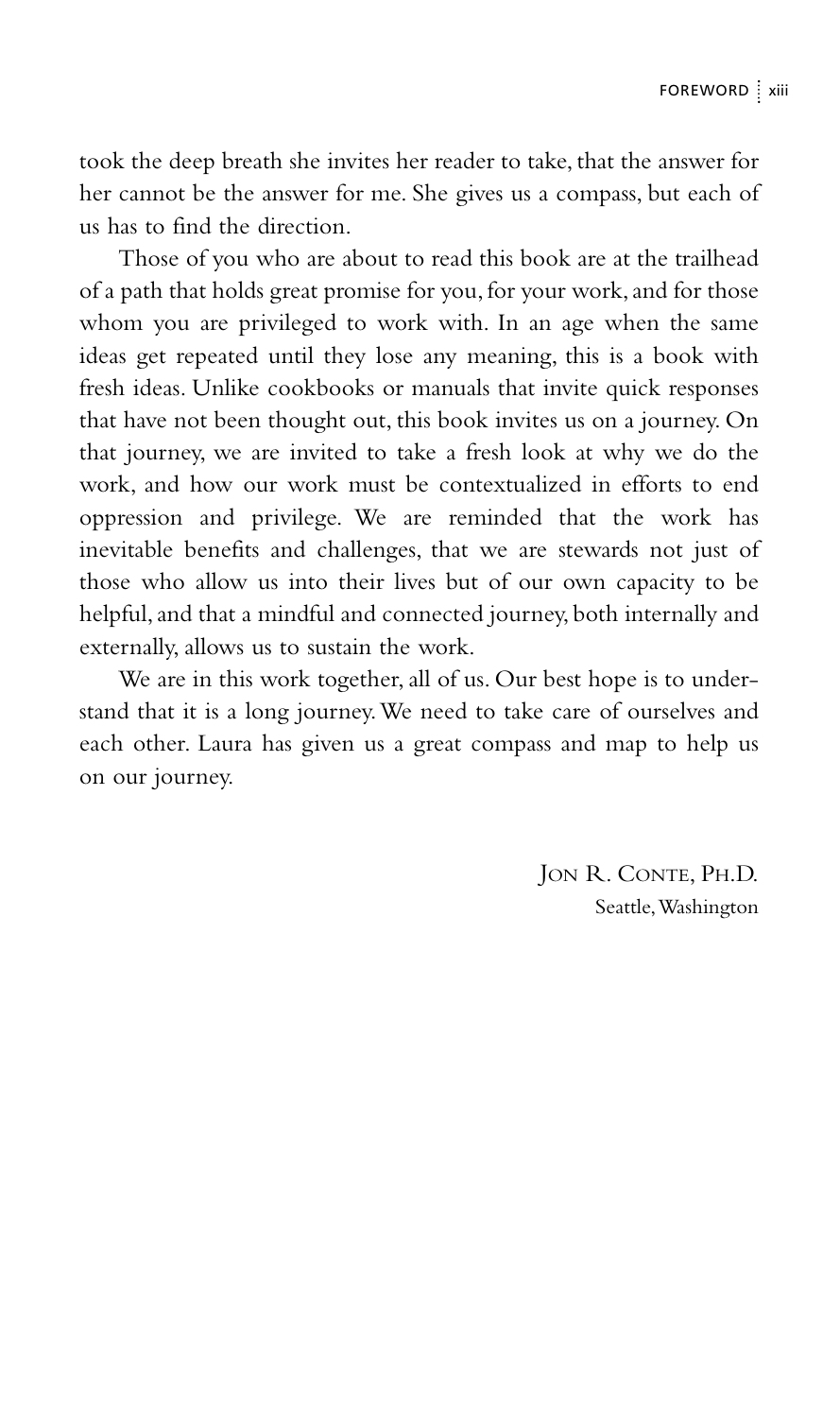## <span id="page-8-0"></span>**INTRODUCTION [On the Cliff of Awakening](#page-4-0)**

"Are you sure all this trauma work hasn't gotten to you?" he asked.

We were visiting our relatives in the Caribbean.We had hiked to the top of some cliffs on a small island, and for a moment the entire family stood quietly together, marveling, looking out at the sea. It was an exquisite sight.There was turquoise water as far as you could see, a vast, cloudless sky, and air that felt incredible to breathe.As we reached the edge of the cliffs, my first thought was, "This is unbelievably beautiful." My second thought was,"I wonder how many people have killed themselves by jumping off these cliffs."

Assuming that everyone around me would be having exactly the same thought, I posed my question out loud. My stepfather-in-law turned to me slowly and asked his question with such sincerity that I finally understood: My work *had* gotten to me. I didn't even tell him the rest of what I was thinking: "Where will the helicopter land? Where is the closest Level 1 trauma center? Can they transport from this island to a hospital? How long will that take? Does all of the Caribbean share a trauma center?" It was quite a list. I had always considered myself a self-aware person, but this was the first time I truly comprehended the degree to which my work had transformed the way that I engaged with the world.

That was in 1997. I had already spent more than a decade working, by choice, for social change. My jobs had brought me into intimate contact with people who were living close to or actually experiencing different types of acute trauma: homelessness, child abuse, domestic violence, substance abuse, community tragedies, natural disasters.As I continued on this path, my roles had grown and shifted. I had been an emergency room social worker, a community organizer, an immigrant and refugee advocate, an educator. I had been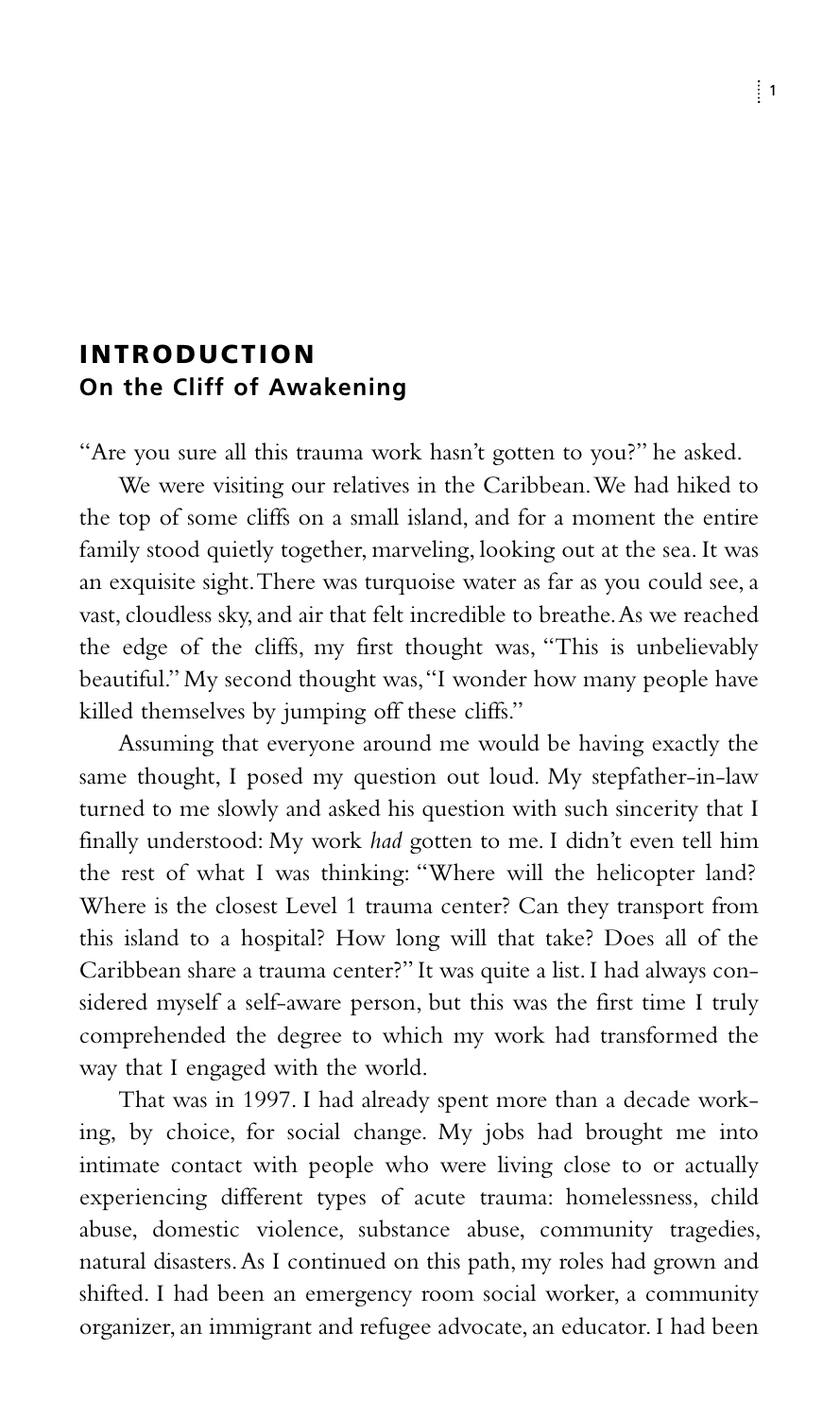a front-line worker and a manager. I had worked days, evenings, and graveyard shifts. I had worked in my local community, elsewhere in the United States, and internationally.

Over time, there had been a number of people—friends, family, even clients—urging me to "take some time off,""think about some other work," or "stop taking it all so seriously." But I could not hear them. I was impassioned, perhaps to the point of selective blindness. I was blazing my own trail, and I believed that others just didn't get it. I was certain that this work was my calling, my life's mission. I was arrogant and self-righteous. I was convinced that I was just fine.



"The ringing in your ears-I think I can help."

And so in that moment, on those cliffs, my sudden clarity about the work's toll on my life had a profound impact. Over the next days and weeks, I slowly began to make the connections. Not everyone stands on top of cliffs wondering how many people have jumped. Not everyone feels like crying when they see a room full of people with plastic lids on their to-go coffee containers. Not everyone is doing background checks on people they date,and pity is not everyone's first response when they receive a wedding invitation.

After so many years of hearing stories of abuse, death, tragic accidents, and unhappiness; of seeing photos of crime scenes, missing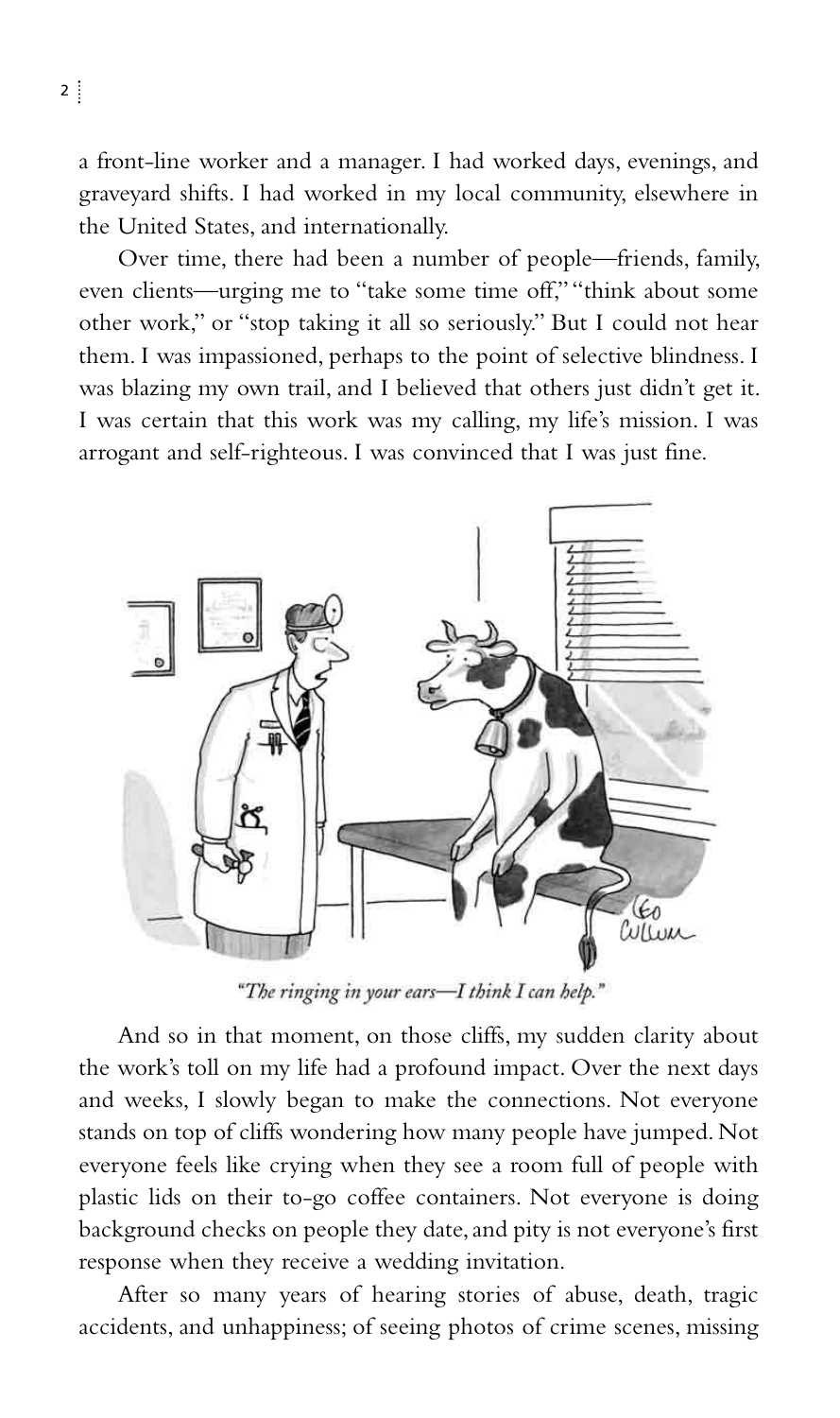children, and deported loved ones; and of visiting the homes of those I was trying to help—in other words, of bearing witness to others' suffering—I finally came to understand that my exposure to other people's trauma had changed me on a fundamental level. There had been an osmosis: I had absorbed and accumulated trauma to the point that it had become part of me, and my view of the world had changed. I realized eventually that I had come into my work armed with a burning passion and a tremendous commitment, but few other internal resources.As you know, there is a time for fire, but what sustains the heat—for the long haul—is the coals. And coals I had none of. I did the work for a long time with very little ability to integrate my experiences emotionally, cognitively, spiritually, or physically.

Rather than staying in touch with the heart that was breaking, again and again, as a result of what I was witnessing, I had started building up walls. In my case, this meant becoming increasingly cocky. I had no access to the humility that we all need if we are to honestly engage our own internal process. Rather than acknowledge my own pain and helplessness in the face of things I could not control, I raged at the possible external causes. I sharpened my critique of systems and society. I became more dogmatic, opinionated, and intolerant of others' views than ever before. It never occurred to me that my anger might in part be functioning as a shield against what I was experiencing. I had no clue that I was warding off anguish, or that I was secretly terrified that I wouldn't be able to hold my life together if I lost my long-held conviction that all could be made well with the world if only we could do the right thing. Without my noticing it, this trail I was blazing had led me into a tangled wilderness. I was exhausted and thirsty, and no longer had the emotional or physical supplies I needed to continue.

I could have ignored the realization that began on those cliffs. In the fields where I work, there is historically a widely held belief that if you're tough enough and cool enough and committed to your cause enough, you'll keep on keeping on, you'll suck it up: Self-care is for the weaker set. I had internalized this belief to a large degree, but once I realized that this way of dealing with trauma exposure was creating deep inroads in my life, I could not return to my former relationship with my work.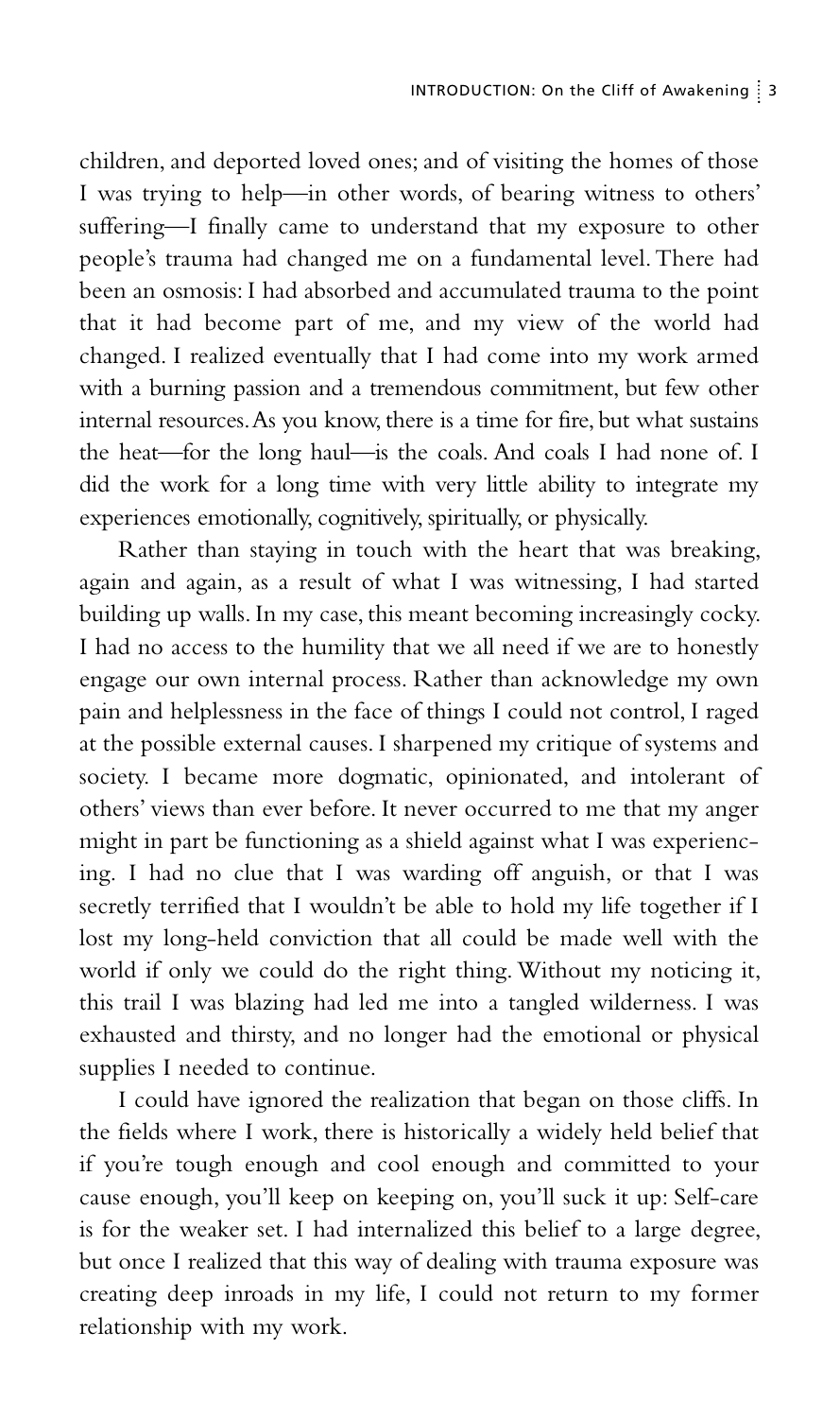Instead, I began the long haul of making change. I knew that if I wanted to bring skill, insight, and energy to my work, my family, my community, and my own life, I had to alter my course. I had to learn new navigational skills. First, I needed to take responsibility for acknowledging the effects of trauma exposure within myself. Second, I had to learn how to make room for my own internal process—to create the space within to heal and to discover what I would need to continue with clarity on my chosen path. I had to find some way to bear witness to trauma without surrendering my ability to live fully. I needed a new framework of meaning—the concept that I would eventually come to call *trauma stewardship*.

Seung Sahn, the founder of the Kwan Um School of Zen, once said, "The Great Way is easy; all you have to do is let go of all your ideas, opinions, and preferences." Following his advice, I began to reconnect with myself. I learned how to be honest about how I was doing, moment by moment. I put myself at the feet of a great many teachers, medicine people, healers, brilliant minds, and loved ones. I asked for help. I began to reengage the wilderness around my home and to learn all the lessons I could from the endless intermingling of beauty and brutality that makes us so keenly feel the preciousness of life in the natural world. I began a daily practice that has allowed me to be present for my life and my work in a way that keeps me well and allows me to work with integrity and to the best of my ability.

Ultimately, I recognized that it was ego that had motivated me to keep on keeping on in my work long after I stopped being truly available to my clients or myself. Over the years, I gradually let go of that façade, and I reached a deep understanding of how our exposure to the suffering of others takes a toll on us personally and professionally. The depth, scope, and causes are different for everyone, but the fact that we are affected by the suffering of others and of our planet that we have a *trauma exposure response*—is universal.

Trauma exposure response is only slowly coming to the fore as a larger social concern rather than simply an issue for isolated individuals. It was first recognized a decade ago in family members of Holocaust survivors and spouses of war veterans, but it has only recently attracted wide attention from researchers, who are working to assess its broader societal implications. To cite one example: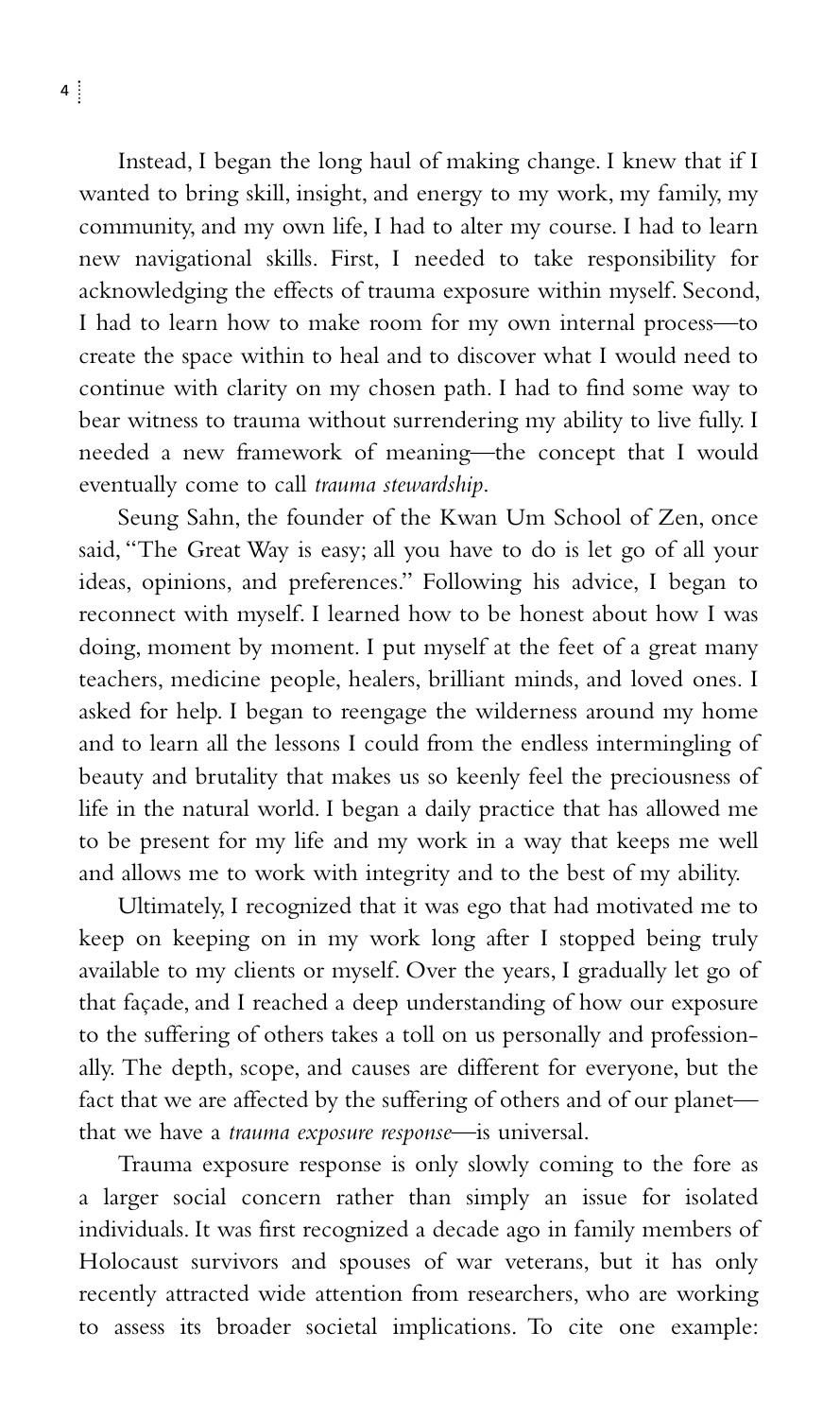According to a March 2007 *Newsweek* article, a U.S. Army internal advisory report on health care for troops in Iraq in 2006 indicated that 33 percent of behavioral-health personnel, 45 percent of primary-care specialists, and 27 percent of chaplains described feeling high or very high levels of "provider fatigue."The article concluded with this blunt appraisal: "Now homecoming vets have to deal with one more kind of collateral damage: traumatized caregivers."

In 2007, CNN.com published an article by Andree LeRoy, M.D., titled "Exhaustion, anger of caregiving get a name." It begins,"Do you take care of someone in your family with a chronic medical illness or dementia? Have you felt depression, anger or guilt? Has your health deteriorated since taking on the responsibility of caregiving? If your answer is yes to any one of these, you may be suffering from caregiver stress." The article reports a finding by the American Academy of Geriatric Psychiatrists that one out of every four families in the United States is caring for someone over the age of 50, with projections that this number will increase dramatically as the population in America ages. Another source for the article is Peter Vitaliano, a professor of geriatric psychiatry at the University of Washington and an expert on caregiving. He reports that many caregivers suffer from high blood pressure, diabetes, a compromised immune system, and other symptoms that can be linked to prolonged exposure to elevated levels of stress hormones. Unfortunately, many "don't seek help because they don't realize that they have a recognizable condition," the article says. In addition,Vitaliano explains,"caregivers are usually so immersed in their role that they neglect their own care." The article cites online conversations among caregivers who acknowledge that in such an emotional state, it's difficult to provide high-quality care to their loved ones.

While most research to date has concentrated on the effects of trauma exposure on those who watch humans suffer, we know that responding to trauma exposure is critical for those who bear witness to tragedies afflicting other species as well.Among these are veterinarians, animal rescue workers, biologists, and ecologists. We cannot ignore emerging information about the profound levels of trauma exposure among people in the front lines of the environmental movement—those fighting to stop the juggernaut of global warming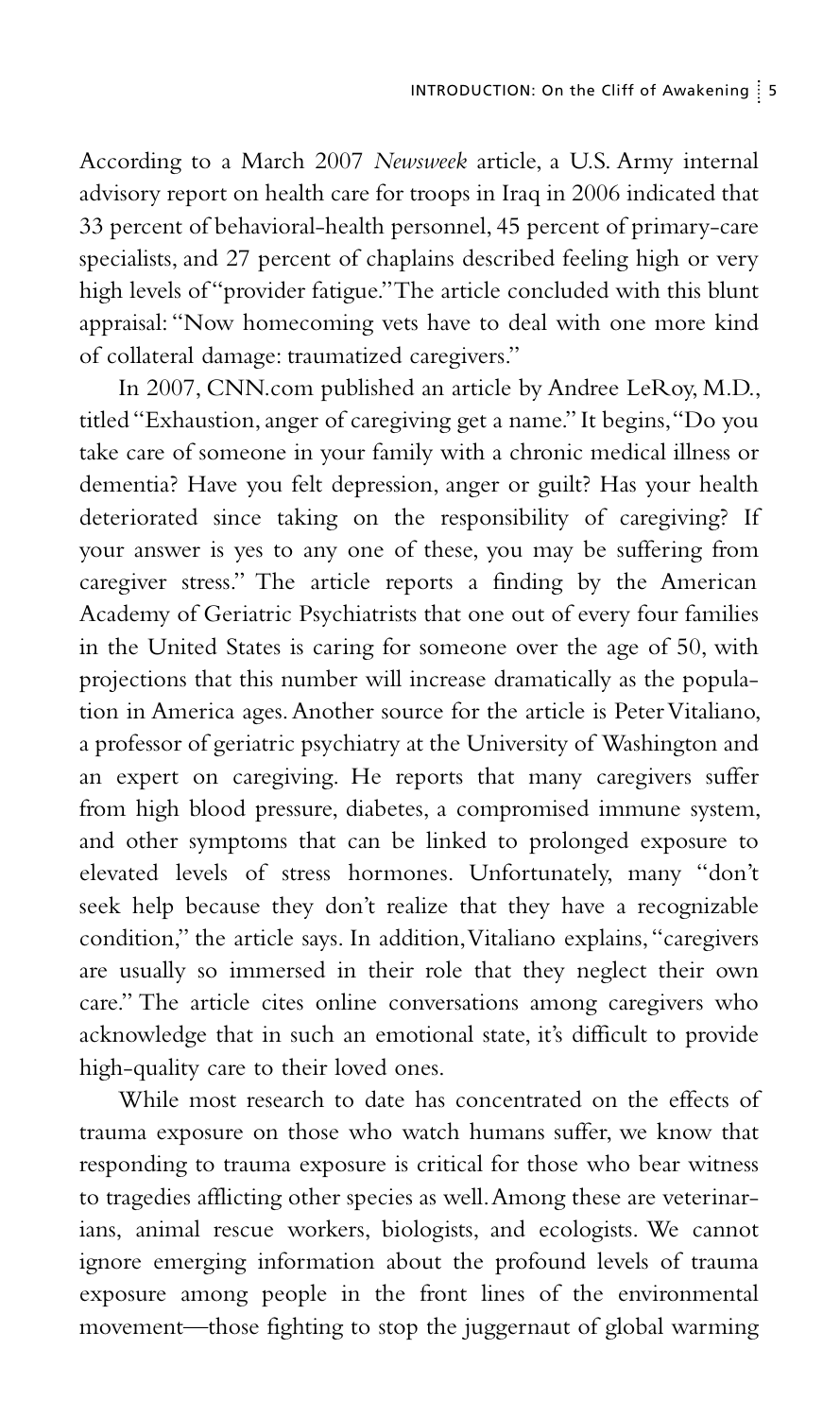and those who strive desperately, in the face of mounting losses, to ward off the extinction of countless species of plants and animals.

Pioneering researchers have given our experience of being affected by others' pain a number of names. In this book, we refer to "trauma exposure response."Charles Figley uses the terms"compassion fatigue" and "secondary traumatic stress disorder." Laurie Anne Pearlman, Karen W. Saakvitne, and I. L. McCann refer to the process as "vicarious traumatization." Jon Conte uses the words "empathic strain." Still others call it "secondary trauma."

Here, we include trauma exposure response under a larger rubric: *trauma stewardship*. As I see it, trauma stewardship refers to the entire conversation about how we come to do this work, how we are affected by it, and how we make sense of and learn from our experiences. In the dictionary, *stewardship* is defined as "the careful and responsible management of something entrusted to one's care."These days, the term is widely used in connection with conservation and natural-resource management. In the January 2000 issue of the *Journal of Agricultural and Environmental Ethics*, Richard Worrell and Michael Appleby defined *stewardship* as taking care "in a way that takes full and balanced account of the interests of society, future generations, and other species, as well as of private needs, and accepts significant answerability to society."

When we talk about trauma in terms of stewardship, we remember that we are being entrusted with people's stories and their very lives, animals' well-being, and our planet's health.We understand that this is an incredible honor as well as a tremendous responsibility.We know that as stewards, we create a space for and honor others' hardship and suffering, and yet we do not assume their pain as our own.We care for others to the best of our ability without taking on their paths as our paths. We act with integrity toward our environment rather than being immobilized by the enormity of the current global climate crisis.We develop and maintain a long-term strategy that enables us to remain whole and helpful to others and our surroundings even amid great challenges. To participate in trauma stewardship is to always remember the privilege and sacredness of being called to help. It means maintaining our highest ethics, integrity, and responsibility every step of the way. In this book, I will attempt to provide readers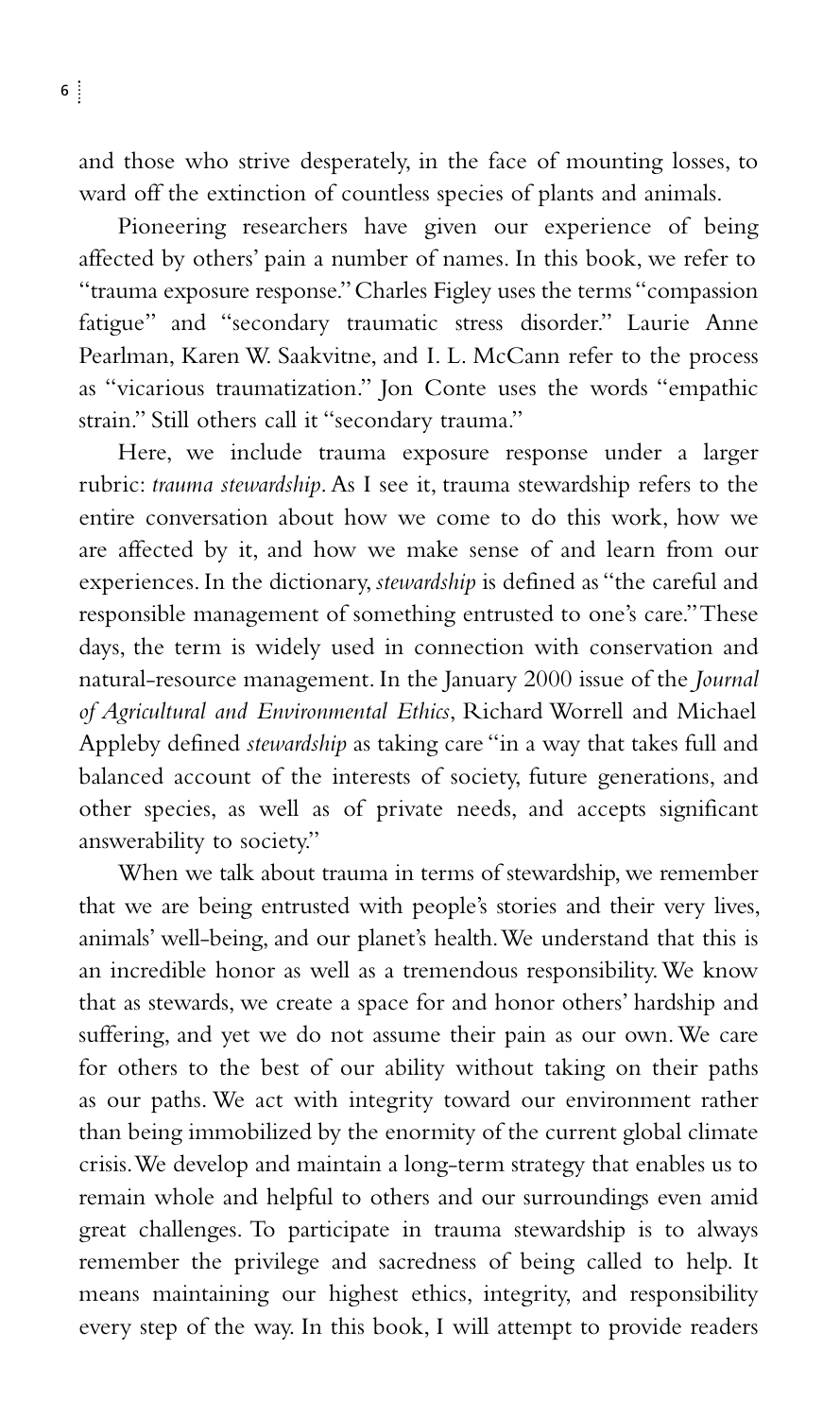with a meaningful guide to becoming a trauma steward.

The essayist E. B. White once wrote that the early American author, naturalist, and philosopher Henry Thoreau appeared to have been "torn by two powerful and opposing drives—the desire to enjoy the world, and the urge to set the world straight." This book is written for anyone who is doing work with an intention to make the world more sustainable and hopeful—all in all, a better place and who, through this work, is exposed to the hardship, pain, crisis, trauma, or suffering of other living beings or the planet itself. It is for those who notice that they are not the same people they once were, or are being told by their families, friends, colleagues, or pets that something is different about them.



"I'm afraid you have humans."

If even a few of the readers of this book can enhance their capacity for trauma stewardship, we can expect to see consequences, large and small, that will extend beyond us as individuals to affect our organizations, our movements, our communities, and ultimately society as a whole. In part 1, I talk more about what trauma stewardship is and how we can embark on our journey of change. Since the first step toward repair is always to understand what isn't working, I've devoted part 2 to mapping our trauma exposure response. Many readers may be startled by how intimately they already know the 16 warning signs I present in chapter 4. Even if you haven't experienced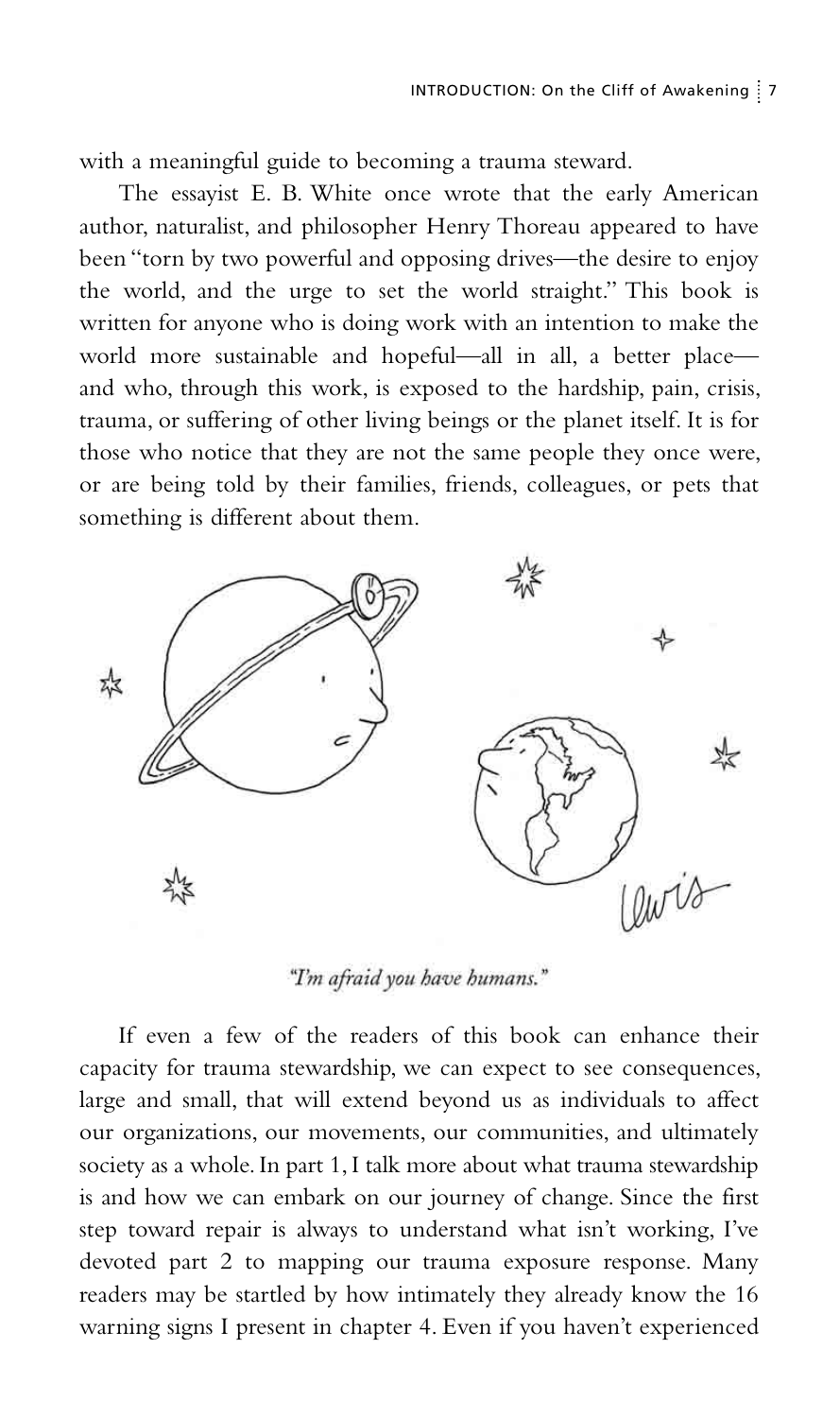these feelings or behaviors yourself, you are certain to know others who have.

How do we escape the constriction and suffering that often accompany trauma exposure response? In part 3, I provide some general tips, along with an in-depth exploration of the importance of coming into the present moment. In part 4, I offer the Five Directions, a guide that combines instructions for personal inquiry with practical advice that can greatly enhance our ability to care for ourselves, others, and the planet. I have included numerous brief exercises that you may choose to try as you develop your daily practice. Throughout the book, you will encounter profiles of inspiring people, perhaps much like you, who are deeply committed to the struggle to reconcile the hardships and joys of doing this work.As we illuminate the path of trauma stewardship, we will also shine light on the larger contexts in which we interact with suffering.We will delve deeply into how to carefully and responsibly manage what is being entrusted to us.

This book is a navigational tool for remembering that we have options at every step of our lives.We choose our own path.We can make a difference without suffering; we can do meaningful work in a way that works for us and for those we serve.We can enjoy the world *and* set it straight. We can leave a legacy that embodies our deepest wisdom and greatest gifts instead of one that is burdened with our struggles and despair.

As the author of this book, I don't believe that I am imparting new information. Rather, I'm offering reminders of lore that people from different walks of life, cultural traditions, and spiritual practices have known for millennia.There is a Native American teaching that babies come into the world knowing all they will need for their entire lifetimes—but the challenges of living in our strained, confusing world make them forget their innate wisdom.They spend their lives trying to remember what they once knew. (Some say this is the reason why the elderly and very young children so often have a magical connection: One is on the cusp of going where the other just came from.)This book aims to guide you, the reader, in finding a way home to yourself. All of the wisdom you are about to encounter is known to you already. This text is simply a way to help you remember.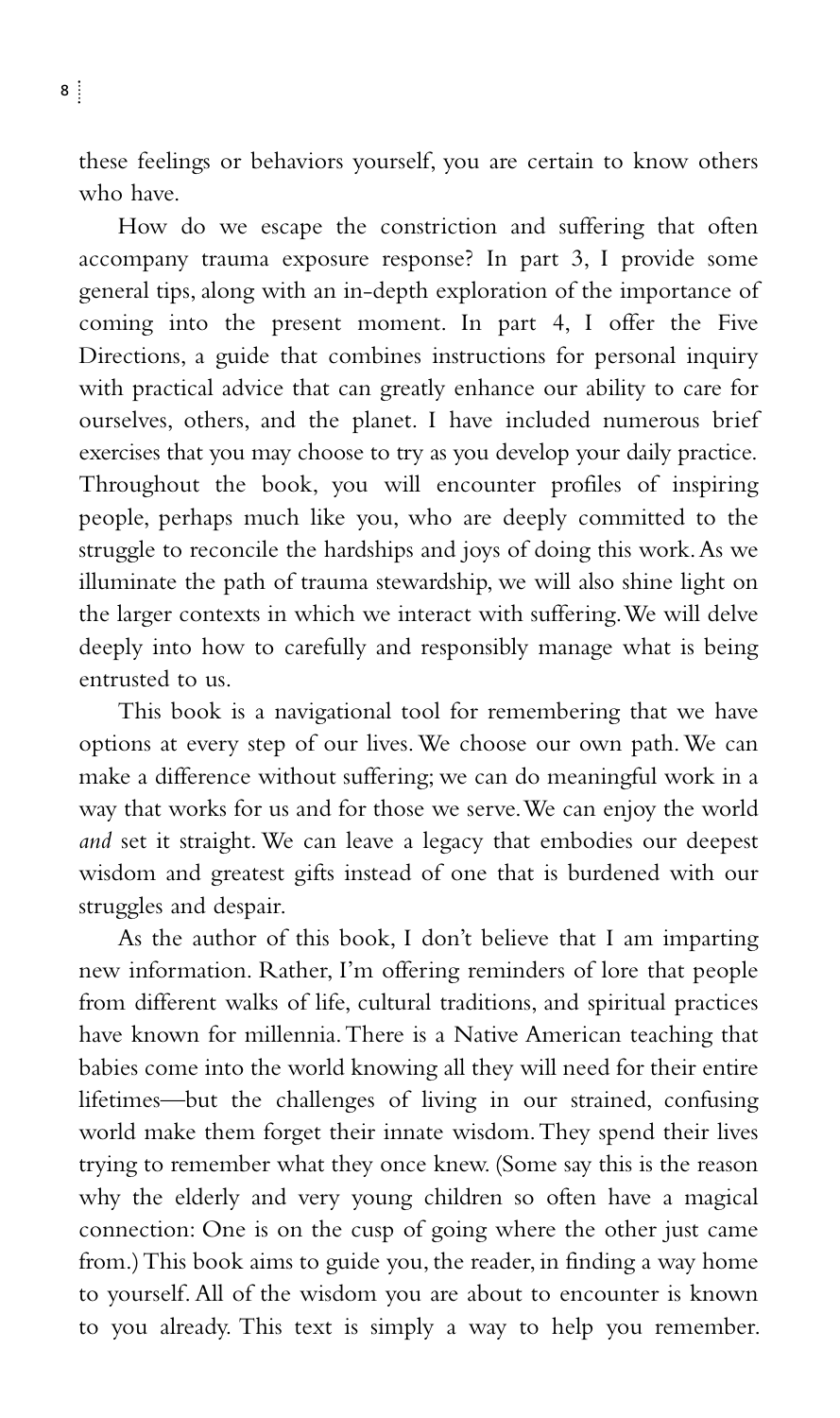<span id="page-16-0"></span>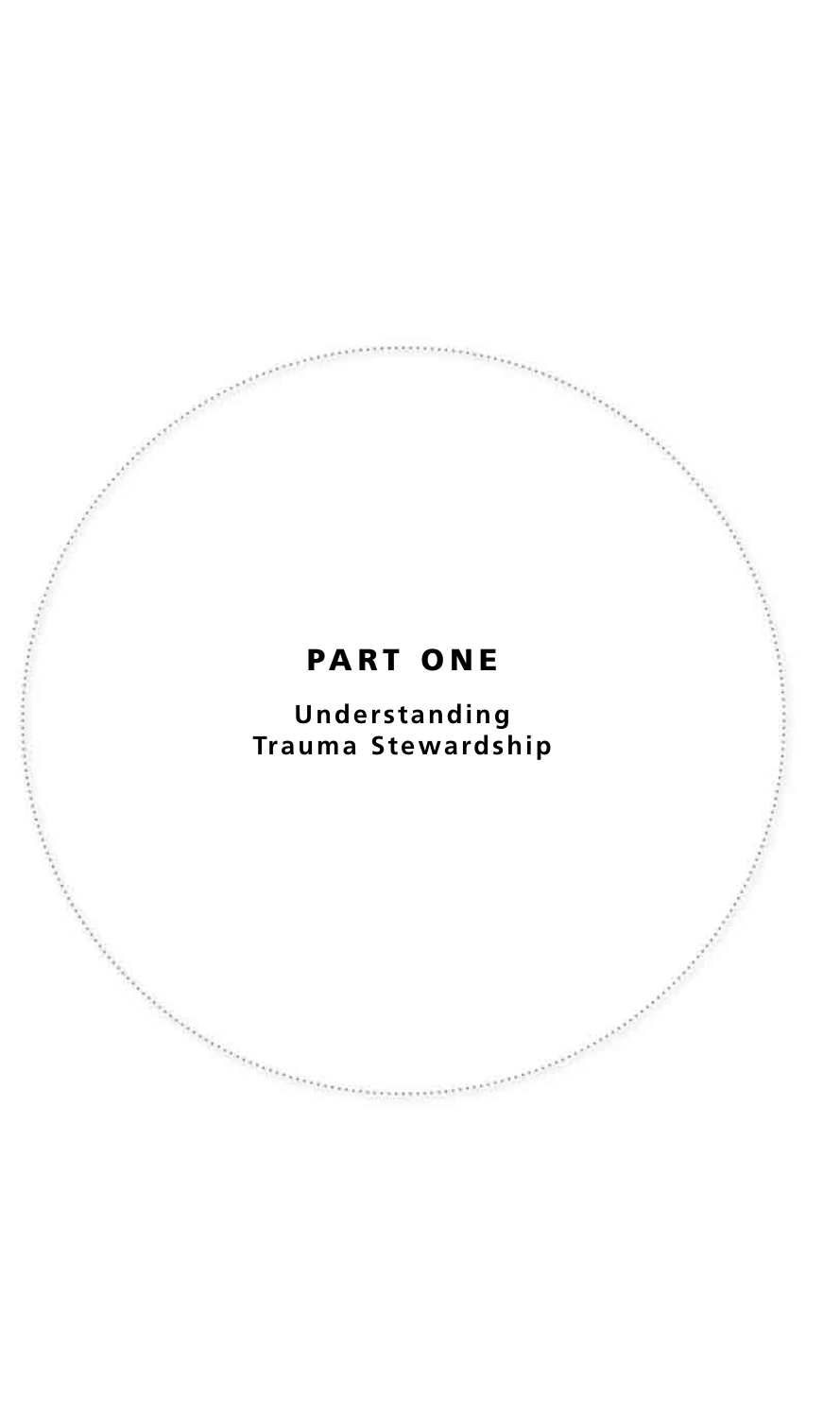## <span id="page-17-0"></span>**CHAPTER ONE [A New Vision for Our Collective Work](#page-4-0)**

Trauma stewardship is for social workers, ecologists, teachers, firefighters, medical personnel, police officers, environmentalists, home health aides, military personnel, domestic violence workers, biologists, the staffs at animal shelters, international relief workers, social-change activists, those caring for an elderly parent or a young child—in short, anyone who interacts with the suffering, pain, and crisis of others or our planet. It is an approach that applies equally whether the trauma we encounter is glaring or subtle, sudden or prolonged, isolated or recurring, widely recognized or barely perceived. Our stewardship involves but is not limited to our intention in choosing the work we do, our philosophy of what it means to help others, the tone our caregiving takes, and our daily decisions about how we live our life.

Trauma stewardship is not simply an idea. It can be defined as a daily practice through which individuals, organizations, and societies tend to the hardship, pain, or trauma experienced by humans, other living beings, or our planet itself.Those who support trauma stewardship believe that both joy and pain are realities of life, and that suffering can be transformed into meaningful growth and healing when a quality of presence is cultivated and maintained even in the face of great suffering.

Trauma stewardship calls us to engage oppression and trauma whether through our careers or in our personal lives—by caring for, tending to, and responsibly guiding other beings who are struggling. At the same time, we do not internalize others' struggles or assume them as our own.Trauma stewardship practitioners believe that if we are to alleviate the suffering of others and the planet in the long term, we must respond to even the most urgent human and environmental conditions in a sustainable and intentional way. By developing the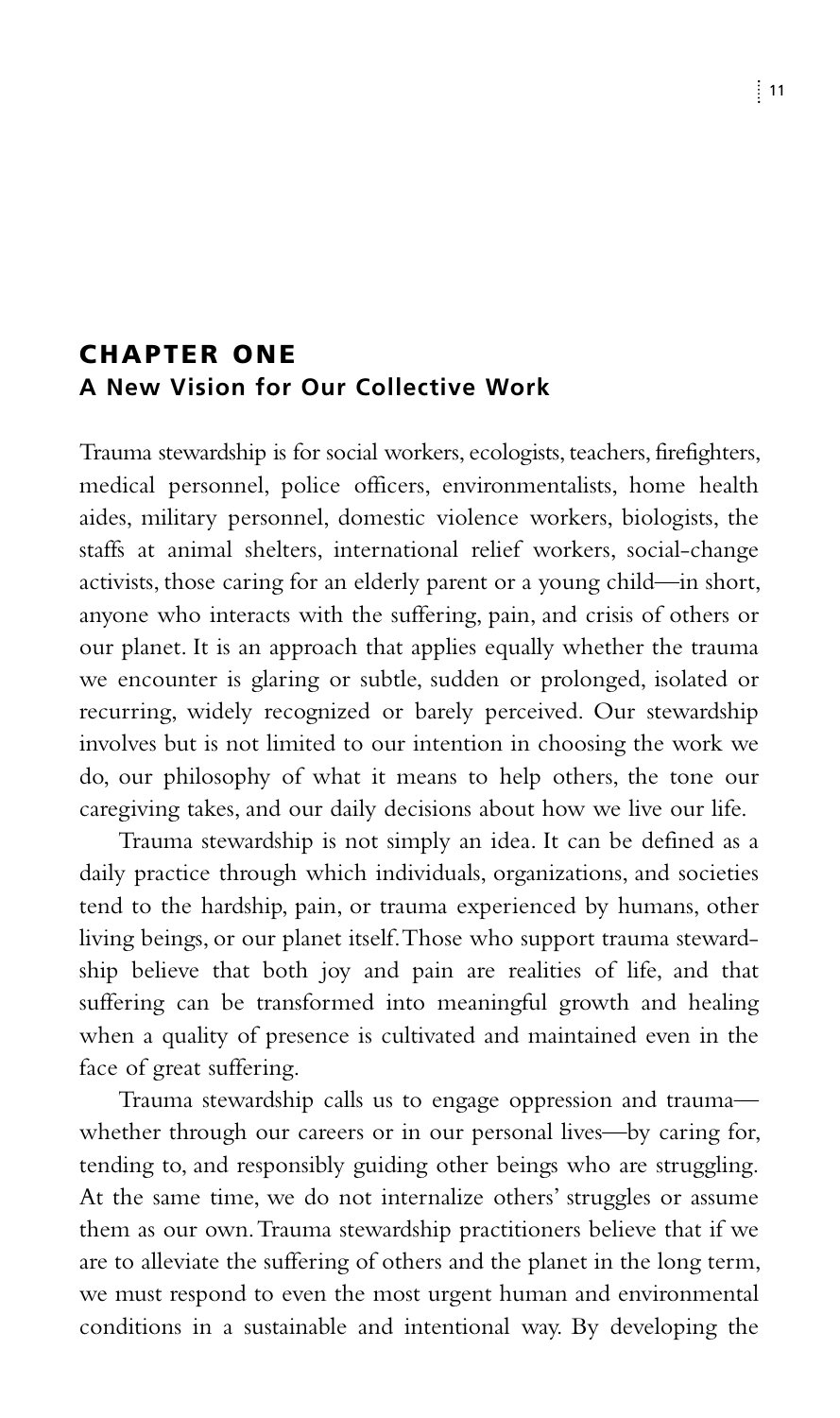#### 12 **Understanding Trauma Stewardship**

deep sense of awareness needed to care for ourselves while caring for others and the world around us, we can greatly enhance our potential to work for change, ethically and with integrity, for generations to come.

The rewards of such a practice are obvious, and it is also a profound challenge. Effective trauma stewardship may require that we question some of our most deeply held beliefs about our lives and work. Many of us might believe, secretly or not so secretly, that our commitment to our work may be measured by our willingness to martyr ourselves. It can be a terrific effort to adopt behaviors or ways of thinking that defy such internal convictions, even when you know the changes are self-respecting, healthy, and entirely necessary.

Because the practice of trauma stewardship demands such a high level of consciousness from us, I feel it's important to lay some groundwork for the process of self-transformation and to explain my intention when I call for a new approach to our collective work.

The most important technique in trauma stewardship is learning to stay fully present in our experience, no matter how difficult.The early American essayist and poet Ralph Waldo Emerson once said, "In skating over thin ice, our safety is in our speed." Our goal is the opposite: When we arrive at a frightening place, we want to slow down enough to be curious about what is happening within ourselves. We want to be "present" with ourselves, an activity that in this book we can consider synonymous with being "mindful." According to Jon Kabat-Zinn, a scientist, author, and educator who has written extensively about the uses of meditation in medicine, mindfulness can be defined as "paying attention in a particular way; on purpose, in the present moment, and non-judgmentally." Daniel Siegel, a doctor, researcher, and educator, describes mindfulness as "being aware of your awareness and paying attention to your intention."

As you begin to observe yourself, be fascinated, intrigued, and in no way critical. Avoid thinking in terms of right or wrong, good or bad, pathological or healthy. As we move away from habitual binary thinking, we can assume an internal posture similar to what a coach might suggest to a runner training for a marathon: chest open, shoulders lowered, jaw relaxed.When we do this, we're more able to go the distance in our self-exploration.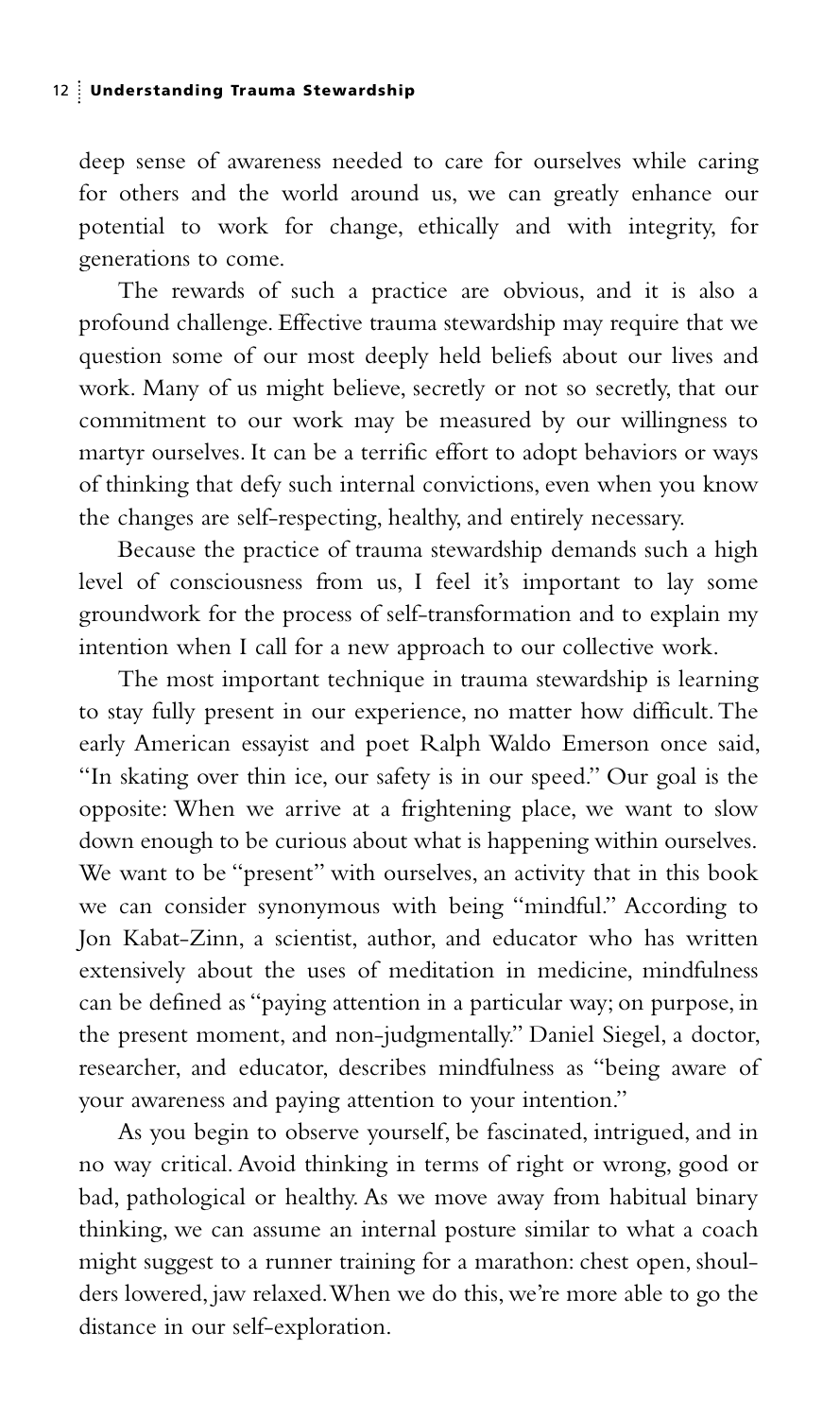We might phrase our inquiry as follows: If I am exposed to suffering in a single moment or over the arc of time, is there the possibility that I will be affected by such exposure? Like that. No conclusions, no judgment, no defensiveness—just curiosity. We ask, "How am I different now than I was?" Our awakening to some changes may edify us and bring us closer to our values. At moments, our noticing may leave us feeling estranged, angry, or confused.With our tool of curiosity, we can observe the changes in ourselves, our relationships, and our work.The Soto Zen priest Suzuki Roshi said, "All of you are perfect, and you could use a little improvement."



"And now at this point in the meeting I'd like to shift the blame away from me and onto someone else.

Maintaining compassion for ourselves and others is of paramount importance as we explore our trauma exposure response.This is the term we use for the wide range of strategies we may have evolved, whether consciously or unconsciously, to contend with the trauma we have witnessed or shared in our lives or our work.We will look closely at these responses in part 2. The more we try to protect ourselves through not being fully present to what is unfolding in our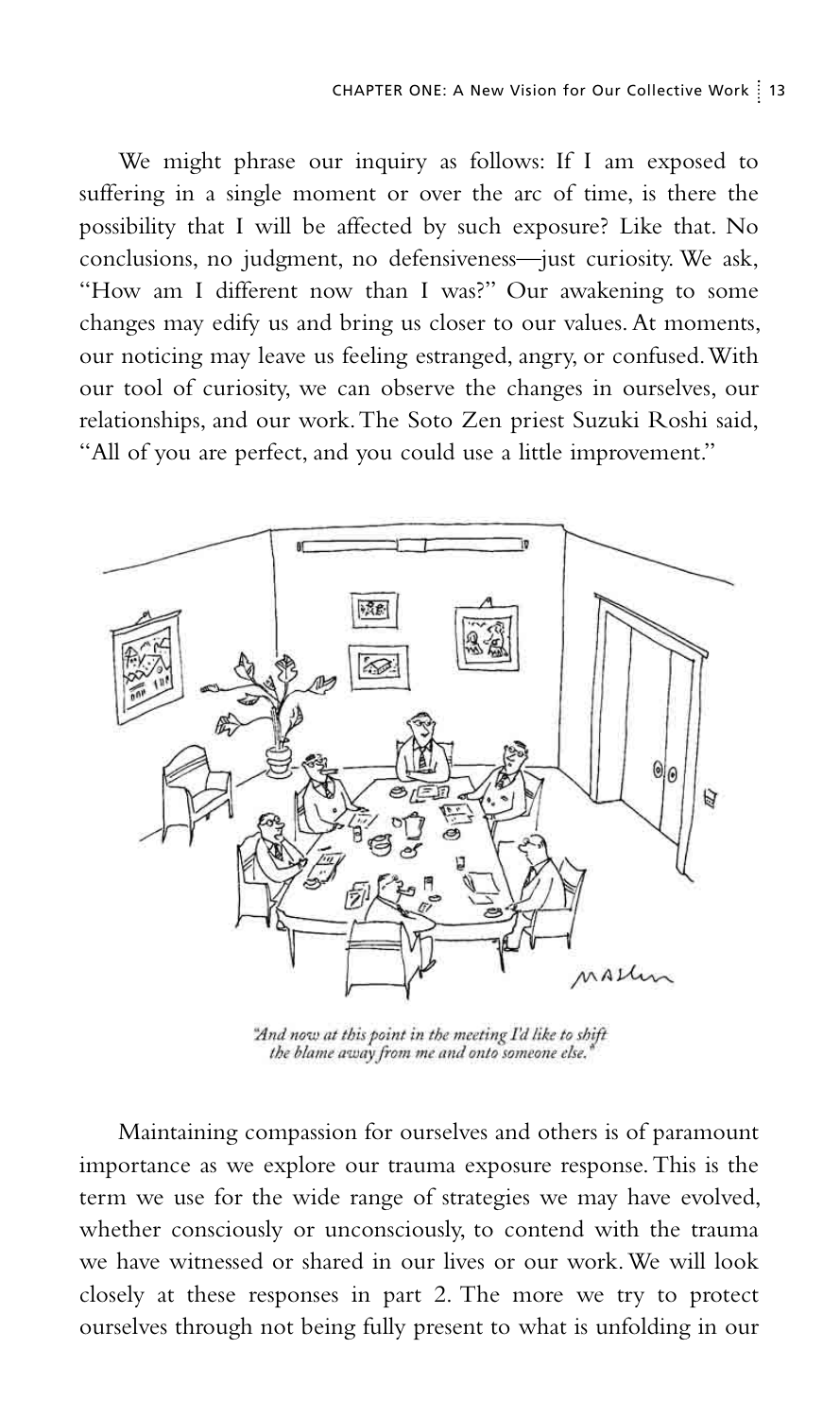#### 14 **Understanding Trauma Stewardship**

lives, the more we feel the effects of trauma exposure.As you take this in, waste no time in being self-deprecating or in indicting others; be as openhearted and open-minded as you can. When we lose compassion, our capacities to think and feel begin to constrict. If we are going to work optimally on this journey, we will need thinking and feeling in abundance.And the more you can laugh through these chapters, the better.

I encourage you to remember that nothing has to change in the world for us to transform our own life experience.This may be difficult to accept—we may be committed to repairing society on multiple levels, and we may think about our work in relation to large questions of justice, equality, and liberation. We may feel that if we focus on ourselves, we are abandoning our mission.The truth is that we have no authority over many things in our lives, but we do control how we interact with our situation from moment to moment. If we allow our happiness and sense of success to hinge on things outside of ourselves, we will wait for our well-being indefinitely. For example: "When my boss leaves, I'll feel better." "When we get more funding, things will be smoother.""If I can wrap up my research project, I'll be happier."

Many traditions teach us that regardless of anything external, we can create and re-create how we feel, view the world, and experience our surroundings simply by shifting our perspective. We can ask, "Where am I putting my focus?" If we put aside our fears and simply observe what is in front of us, there is something in every moment to honor. As the Holocaust victim and diarist Anne Frank said, "How wonderful it is that nobody need wait a single moment before starting to improve the world."

Remembering that we have the freedom to choose our path is a central tenet of this book.We are drawing a map that will help us navigate our way to trauma stewardship; the more we understand about where we are, the better our choices about where we go.The first step is to slow down and take stock of where you are now.As you do so, keep in mind that you can decide your course of action with respect to the work you are doing, and resolve to interact with what is in front of you in an honorable way. Intentions like these can go a long way toward sustaining a life of meaning and purpose.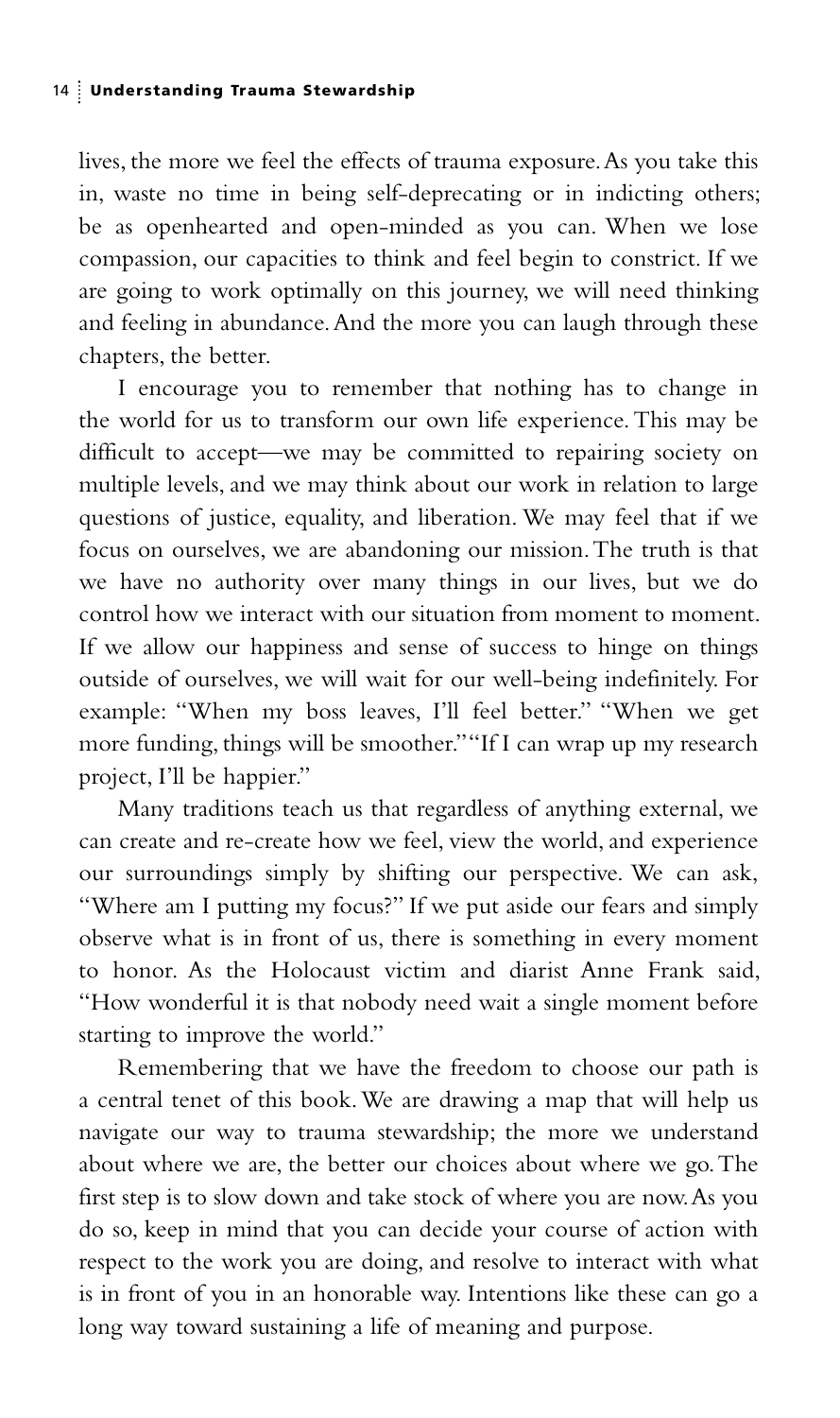We probably can all identify with the experience of having our friends, our family, or our pets trying to communicate with us about how we've changed, and we probably all know that for any variety of reasons, hearing it from others can create a dynamic of defensiveness or alienation. If we rise to the challenge of becoming aware of our transformation, we'll be acting responsibly not only toward ourselves but toward others. If we've laid the groundwork internally to listen to ourselves with empathy, we may be able to hear others' concerns, feedback, and reflections in a more open way as well.

Although trauma stewardship tells us we have choices about where to put our focus, it does not simply involve putting on a happy face. This approach demands that we embrace a paradox: If we are truly to know joy, we cannot afford to shut down our experience of pain.

We know that there have been many attempts to hide the evidence of suffering in the world. During the Rwandan genocide, Tutsis tried desperately to catch the attention of the international community—but the story was often passed over in favor of less complicated fare. In the aftermath of the killing, many around the globe expressed dismay that people could perpetrate and suffer so much violence without their stories penetrating the consciousness of the world community. It was the question "How could such suffering go unnoticed?" that eventually made the headlines, not the suffering itself.

Many of us who do frontline work to ease trauma and bring about social and environmental change understand that bearing witness, amplifying the story, and taking right action are our most important tasks. But how do we witness, and what is right action? In living out these questions, we often confront choices that leave us feeling anguished and overwhelmed. Which reality should we focus on? Should we focus on the trauma itself? Should we focus on the heroism of women, men, and children who continue to struggle? Should we focus on the economic, environmental, and political practices, past and present, that have created conditions in which violence and destruction thrive? Or should we focus on the amazing capacity of humans to survive, help, love, repent? If we choose wrong—or, worse yet, if our attention strays—how much more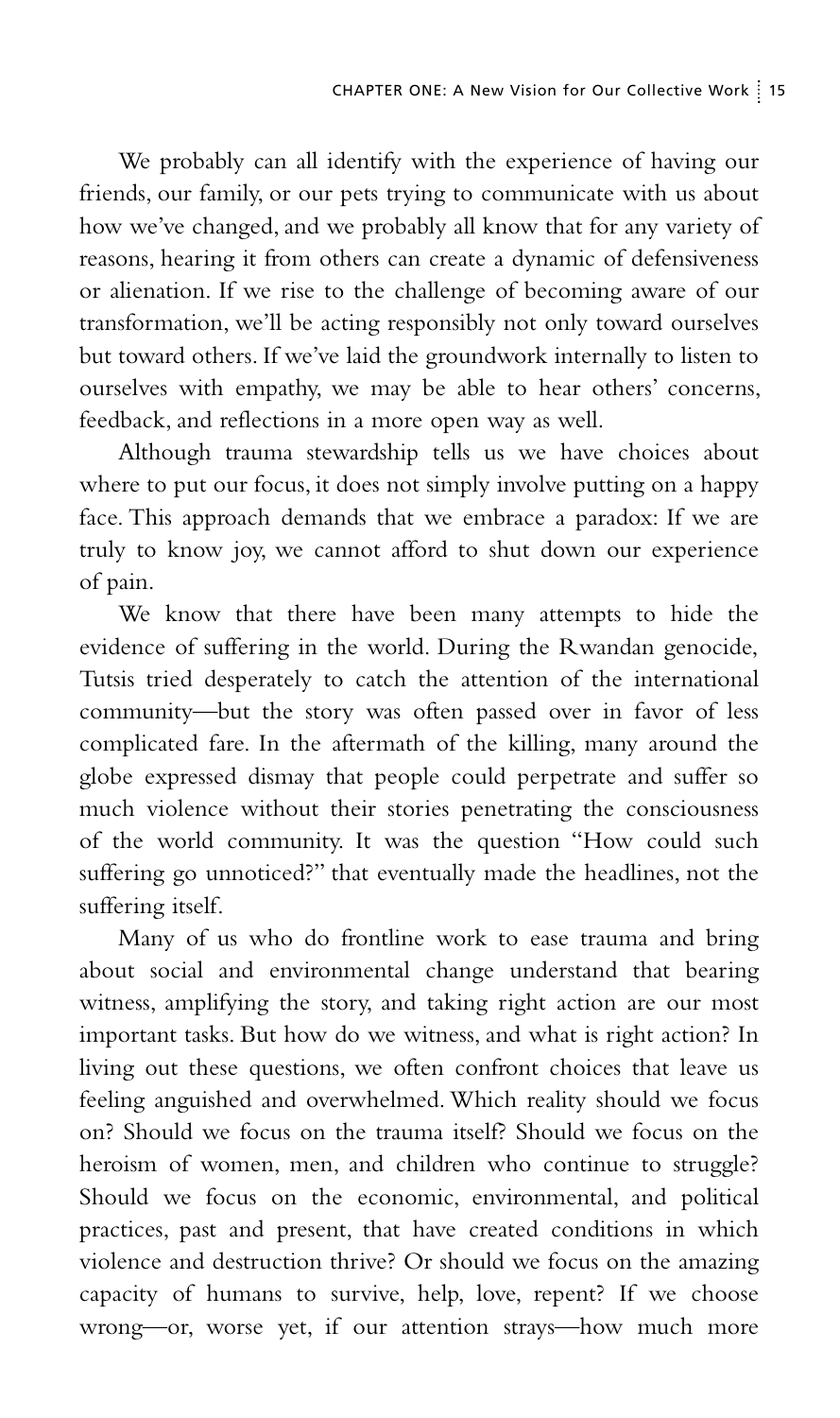suffering will go unnoticed?

The answers to such questions are not easy to find. Even as we struggle to arrive at a usable answer, thornier philosophical questions arise.They are the stuff that has fueled the work of theologians, artists, politicians, healers, poets, and activists for millennia.There are nearly as many theories as there are thinkers about the helper's relationship to those who need help and to the world that created their need.

Of course, too often, suffering does go unnoticed and unattended. Still, people who are working to help those who suffer, or who are working to repair the world to prevent suffering, must somehow reconcile their own joy—the authentic wonder and delight in life with the irrefutable fact of suffering in the world.

People may come to believe that feeling happy or lighthearted is a betrayal of all of the countless humans, creatures, and environments that are under siege on this planet.They may act as if the only way they can express solidarity with suffering of any kind is by suffering themselves. Even for many well-intentioned, noble, responsible people, the scope of disease, hardship, and pain from the individual to the global level can be overwhelming. People who experience a sense of helplessness may come to believe there is nothing to be done but keep their heads down and hope for the best.

Somewhere between internalizing an ethic of martyrdom and ignoring ongoing crises lies the balance that we must find in order to sustain our work.The more we can attend to this balance, the greater our odds of achieving a sustainable practice of trauma stewardship.

My work for trauma stewardship starts with each of us as individuals. This emphasis comes from my personal belief, rooted in life experience and years of study and professional practice, that our capacity to help others and the environment is greatest when we are willing, able, and even determined to be helped ourselves.As Gandhi, the political and spiritual leader of India and its independence movement, said,"Be the change you want to see in the world."

When I say that each of us should take responsibility for becoming trauma stewards, however, I do not mean that any of us is in this alone. This book does not propose a "pull yourself up by your own bootstraps" approach to coping with the effects of exposure to trauma. Our ability to function as effective trauma stewards is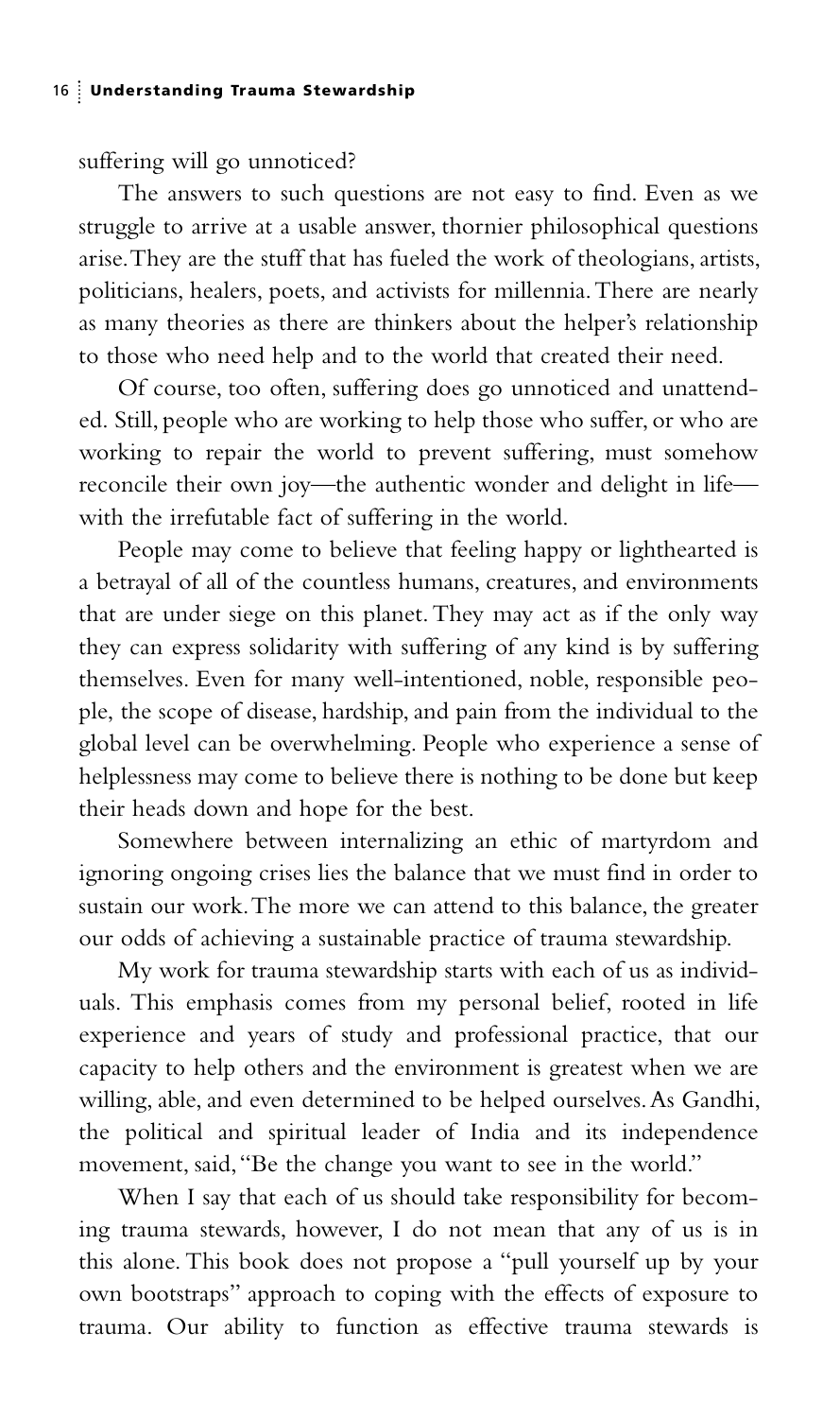directly influenced by the organizations we work for, as well as by the systems and attitudes that prevail in society at large. Every larger system has an obligation to the people who make it work, as well as to the people it serves.



"I'm sorry-here I am going on and on and I haven't asked you a thing about being caught in a trap."

At the same time, each of us must recognize that we have a role to play in shaping the organizations and social systems we participate in.Trauma always creates a ripple effect, the same as when someone throws a stone into a still pond. The initial impact creates repercussions that expand almost infinitely, reaching and having an effect on many people who didn't experience the blows firsthand.The shockwaves soon move beyond individual caregivers to influence the organizations and systems in which we work and, ultimately, the society as a whole.The harms of trauma exposure response radiate in this way, but so do the benefits of trauma stewardship.

Like individuals, organizations and institutions may unwittingly respond to trauma exposure in ways that prevent them from fully realizing their mission to help. Lacking the resources and means to realize their goals, they can actually increase their clients' distress and create hardship for workers.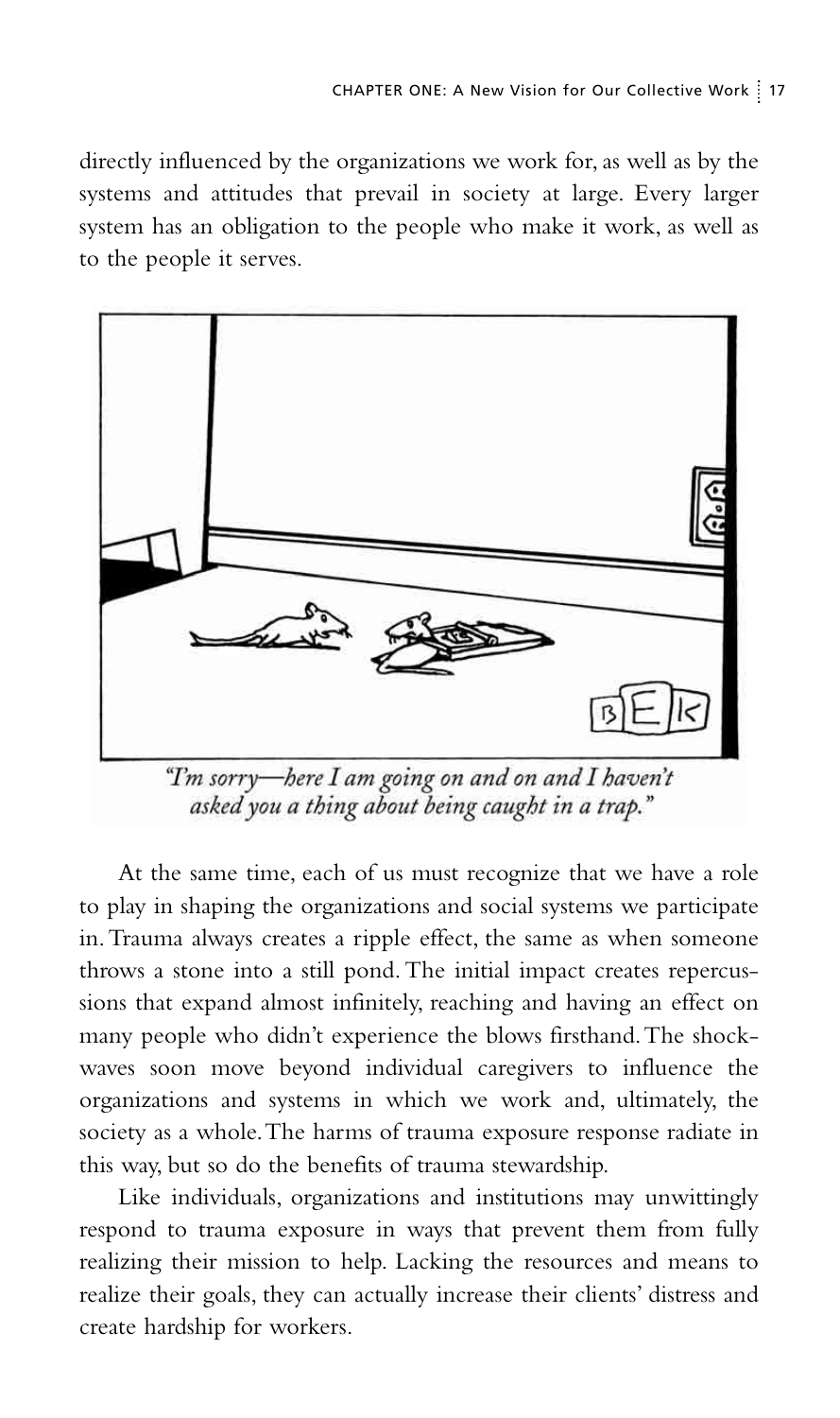#### 18 **Understanding Trauma Stewardship**

The same is true on the societal level. Larger systems may also contribute to suffering even as they attempt to alleviate it. In the United States, we see this dynamic in examples as diverse as the health care industry and the justice system. The health care industry is intended to limit suffering but instead often winds up magnifying trauma exposure for patients, their workers, and the organizations that interact with them. Similarly, cooperating with law enforcement or testifying in court may inadvertently increase the anguish of crime victims. Reflecting on the lessons of my own extensive experience in organizations, I have come to realize that sometimes I was a part of the problem even as I aspired to be part of the solution.

This can be difficult to acknowledge; as workers, we may have a lot invested in these systems. But as we explore trauma stewardship, we must be willing to recognize that there are major flaws in our organizations, institutions, and societal systems—and that these shortcomings affect us and the way we do our jobs.We will talk more about the three levels of trauma stewardship in the next chapter.Although a complete exploration of the organizational and societal ramifications of our work is beyond the scope of this book, all of our discussions of personal change are intended to take place in the context of this larger framework.

If we are to contribute to the changes so desperately needed in our agencies, communities, and societies, we must first and foremost develop the capacity to be present with all that arises, stay centered throughout, and be skilled at maintaining an integrated self. For many, this requires a daily practice of "handling your business," as the singer and social activist Stevie Wonder says. Our goal is to reach the places where we can conduct our own lives with ethics and integrity day after day, and in situation after situation. The more that we can accomplish this, the clearer our path at every level of trauma stewardship will be.